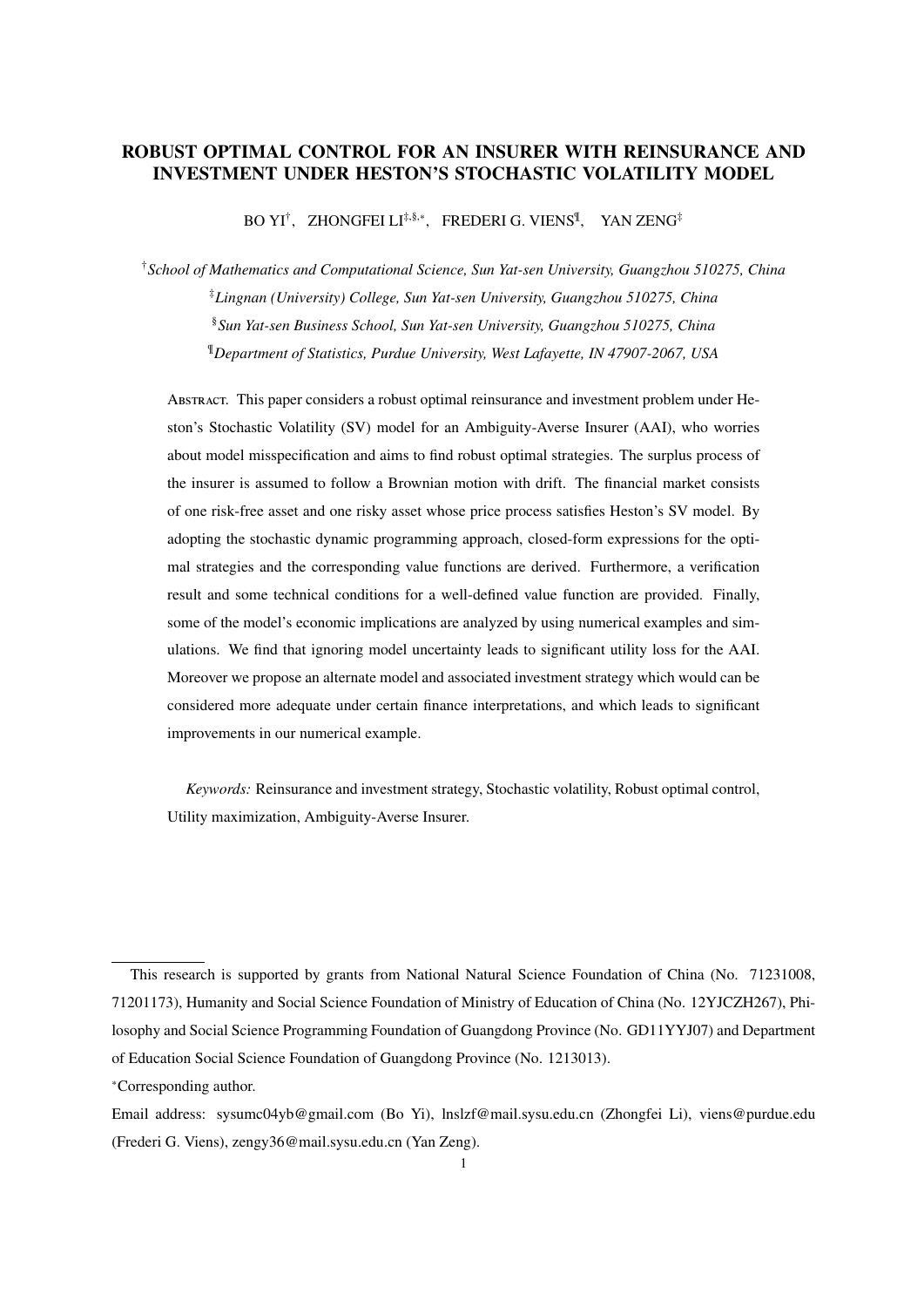### 1. Introduction

Reinsurance and investment are two significant issues for insurers: reinsurance is an effective risk-management approach (risk-spreading), while investment is an increasingly important way to utilize the surplus of insurers. Recently, optimal reinsurance and/or investment problems for insurers have attracted great interest. For example, Bai & Guo (2008), Luo (2009), Azcue & Muler (2009) and Chen et al. (2010) investigated the optimal reinsurance and/or investment strategies for insurers to minimize the ruin probability under different market assumptions; Bäuerle (2005), Delong & Gerrard (2007), Bai & Zhang (2008), Zeng et al. (2010) and Zeng & Li (2011) studied the optimal reinsurance and investment strategies for insurers with mean-variance criteria. In addition, some scholars have recently studied the optimal reinsurance and/or investment strategies for insurers with constant absolute risk aversion (CARA) utility, see among Browne (1995), Yang & Zhang (2005), Wang (2007), Xu et al. (2008) and so on.

Although many scholars have investigated optimal reinsurance and investment strategies for insurers, we think that two aspects ought to be explored further. On the one hand, most of the above-mentioned literature assumes that the volatilities of risky assets' prices are constants or deterministic functions. This simplification goes against well-documented evidence to support the existence of stochastic volatility (SV), as far back as French et al. (1987) and Pagan  $\&$ Schwert (1990), with detailed studies of SV and empirical evidence of continuing to this day (see Viens (2012)). In particular, SV can be seen as an explanation of many well-known empirical findings, for example, the volatility smile and the volatility clustering implied by option prices. To study more practical financial market, Heston (1995) assumed that the volatility of the risky asset was driven by a Cox-Ingersoll-Ross (CIR) process; this model has some computational and empirical advantages. Since then, numerous scholars have investigated the optimal portfolio choice for investors under Heston's SV model. For instance, Liu & Pan (2003), Chacko & Viceira (2005), Kraft (2005) and Liu (2007) considered the optimal investment and/or consumption problems under Heston's SV model by adopting the stochastic dynamic programming approach; Pham & Quenez (2001), Viens (2002), and Kim & Viens (2012) focused on optimization portfolio problem under SV model with partially observed information using particle filter theory.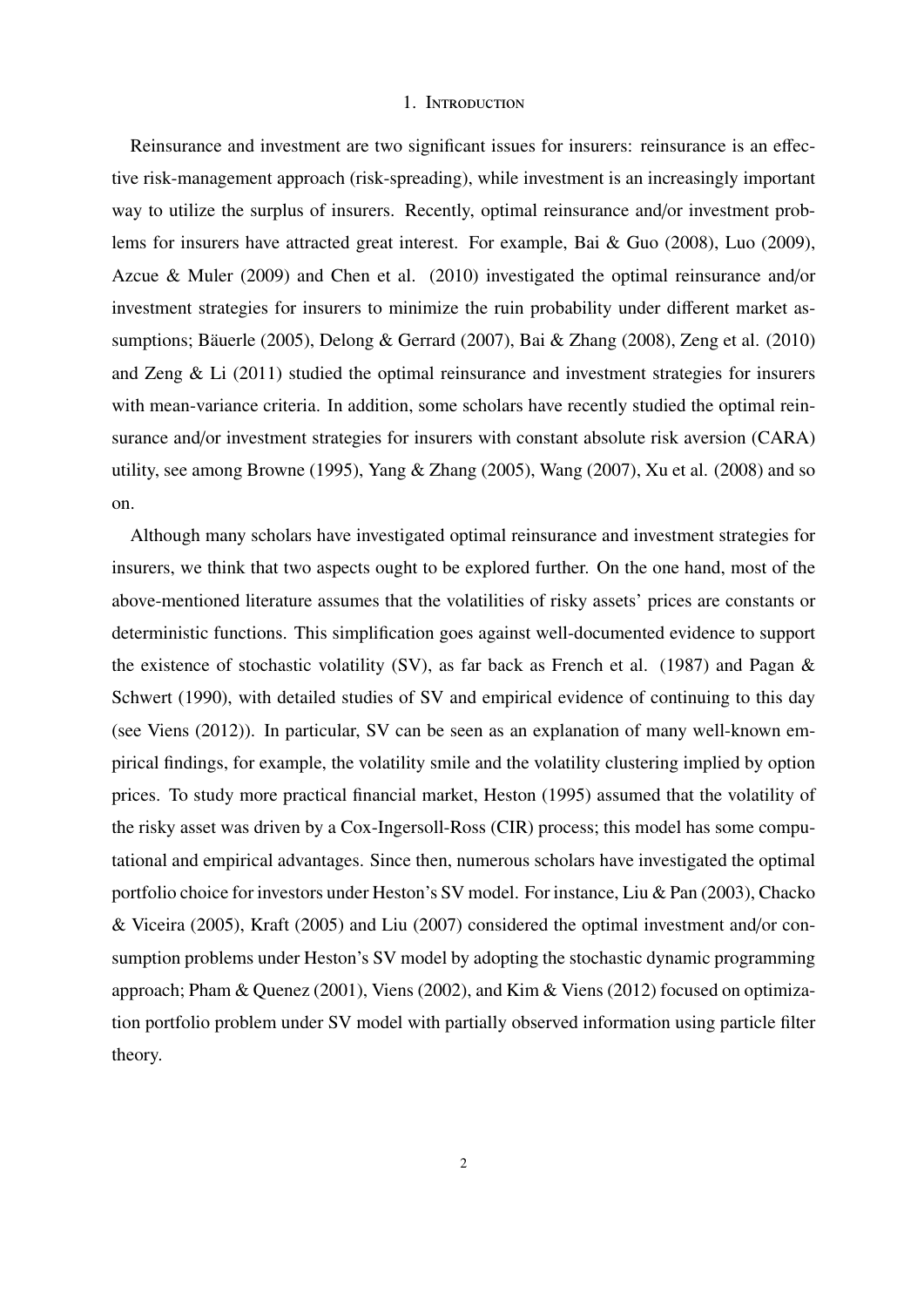Recently, some papers have appeared investigating the optimal reinsurance and investment strategies for insurers with various stochastic investment opportunities, such as Constant Elasticity of Variance (CEV) models, stochastic risk premium models and stochastic interest rate models. Gu et al. (2012) considered the optimal reinsurance and investment strategies for an insurer under a CEV model, where the volatility of the risky asset was dependent on the price of the risky asset. Liang et al. (2011) assumed that the risk premium satisfies an Ornstein-Uhlenbeck (OU) process, and derived the explicit expression for an optimal strategy with reinsurance and investment. Note that none of these models contain full-fledged SV assumptions, the CEV model being a local volatility one. The question of optimal reinsurance and investment under Heston's SV model was just introduced in the paper Li et al. (2012), which pioneers the investigation of an optimal time-consistent strategy for insurers, and includes a closed-form solution by solving an extended Hamilton-Jacobi-Bellman (HJB) equation under a mean-variance criterion.

Even this paper suffers from being unable to account for model uncertainty at levels beyond the volatility. However, it is a notorious fact in the practice of portfolio management that return levels for risky assets are difficult to estimate with precision. In the context of insurance and reinsurance, the same uncertainty is true regarding expected surpluses. As a consequence, the Ambiguity-Averse Insurer (AAI) will look for a methodology to handle this uncertainty. Rather than make ad-hoc decisions about how much error is contained in the estimates return levels for risky assets and surpluses, the AAI may instead consider some alternative models which are close to the estimated model. This more systematic method has been successfully implemented over the last 15 years in quantitative investment finance, for portfolio selection and asset pricing with model uncertainty or model misspecification, and has seen some recent applications in insurance. We review some of the prominent results.

Anderson et al. (1999) introduced ambiguity-aversion into the Lucas model, and formulated alternative models. Uppal & Wang (2003) extended Anderson et al. (1999), and developed a framework which allows investors to consider the level of ambiguity. Maenhout (2004) optimized an intertemporal consumption problem with ambiguity, and derived closed-form expressions for the optimal strategies under "homothetic robustness". Liu et al. (2005) studied the role of ambiguity-aversion in options pricing under an equilibrium model with rare-event premia. Maenhout (2006) found the optimal portfolio choice under model uncertainty and stochastic premia, and provided a methodology to measure the quantitative effect of model uncertainty. Xu et al. (2010) considered a robust equilibrium pricing model under Heston's SV model. In recent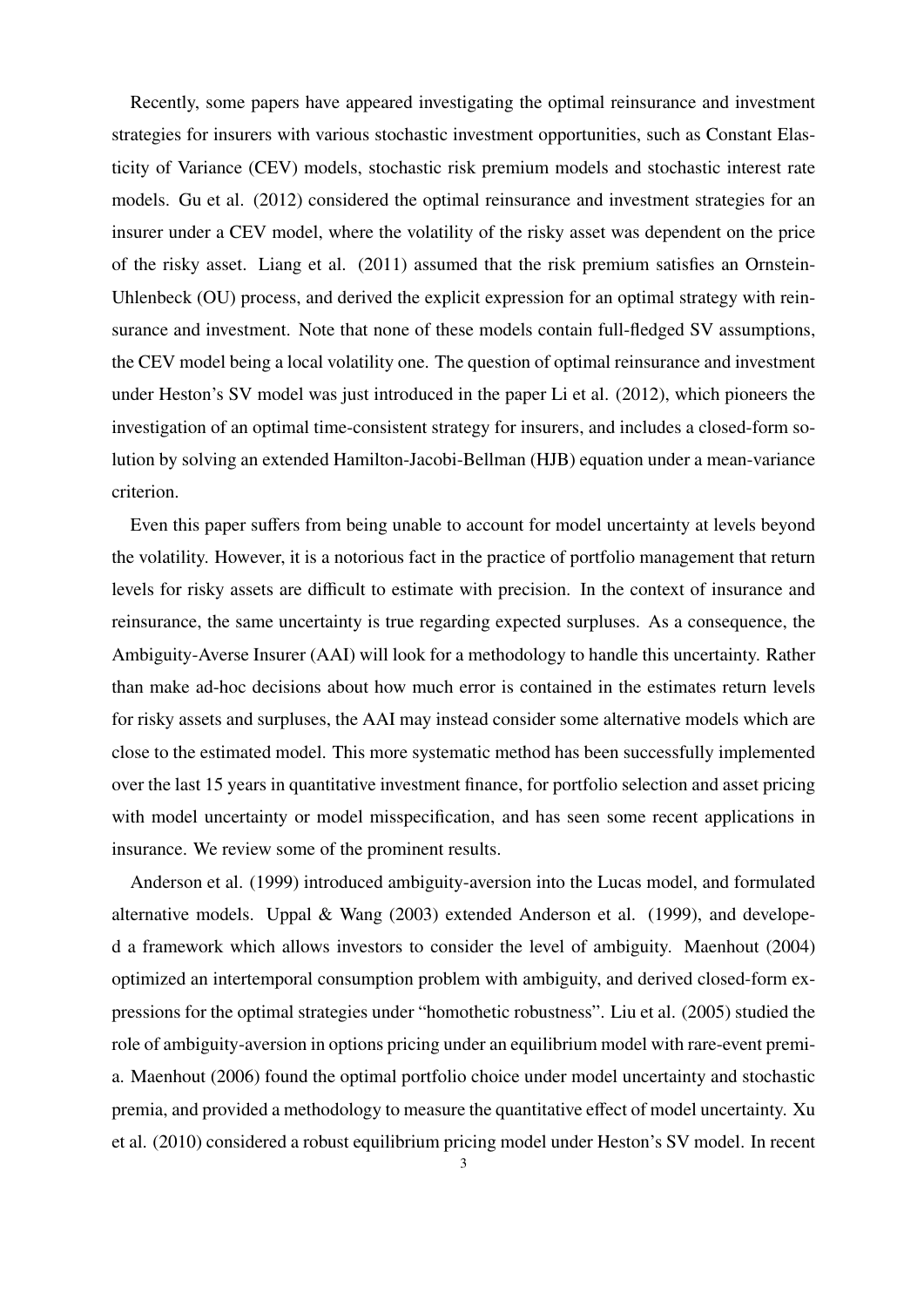years, some papers focused on optimal reinsurance and investment strategies with ambiguity. Zhang & Siu (2009) investigated a reinsurance and investment problem with model uncertainty, and formulated the problem as a zero-sum stochastic differential game. Lin et al. (2012) discussed an optimal portfolio selection problem for an insurer who faces model uncertainty in a jump-diffusion model by using a game-theory approach.

Among the very few papers studying optimal reinsurance and investment strategies with Heston SV, only Li et al. (2012) found an optimal time-consistent strategy for insurers, and did so with a mean-variance criterion. In our paper, we take up this general question with Heston's SV model as well, but chose to use an AAI, and look for a mathematically tractable framework under model uncertainty. Consequently, we settle on a CARA utility criterion (Constant Absolute Risk Aversion, exponential utility).

It is known that Heston's SV model may result in an infinite value function if the insurer's utility is CARA (power-function utilities also have this deficiency, see Taksar & Zeng (2009)). One gets around this problem by imposing some technical conditions on the model parameters to guarantee that the value function is well-defined. With such a model, it is possible for the AAI to allow for model uncertainty, and to seek robust decision rules, i.e. investment strategies that are insensitive to these uncertainties to a large extent. In summary, in this paper, we investigate the robust optimal reinsurance and investment strategy for an AAI with CARA utility in a SV financial market.

Specifically, the surplus process of the insurer is assumed to follow a Brownian motion with drift; the financial market consists of one risk-free asset and one risky asset whose price is described by Heston's SV model. To incorporate the model uncertainty, we assume that the insurer is ambiguity-averse, and we model the level of ambiguity by weighing it with a preference parameter that is state-dependent: following Menhout (2004, 2006), this ambiguity level is chosen as inversely proprotional to the optimization's value function, which is consistent with the economically correct interpretation of high value function implying high levels of risk aversion (so high aversion to uncertainty). With this model for the market and surplus, and ambiguity quantification, we formulate a robust problem with alternative models. Secondly, we derive the explicit closed-form expressions for the optimal reinsurance and investment strategy for the AAI with CARA utility, as well as the corresponding value function. Convenient sufficient conditions for a verification result are provided. Finally, some economic implications of our results and numerical illustrations are presented.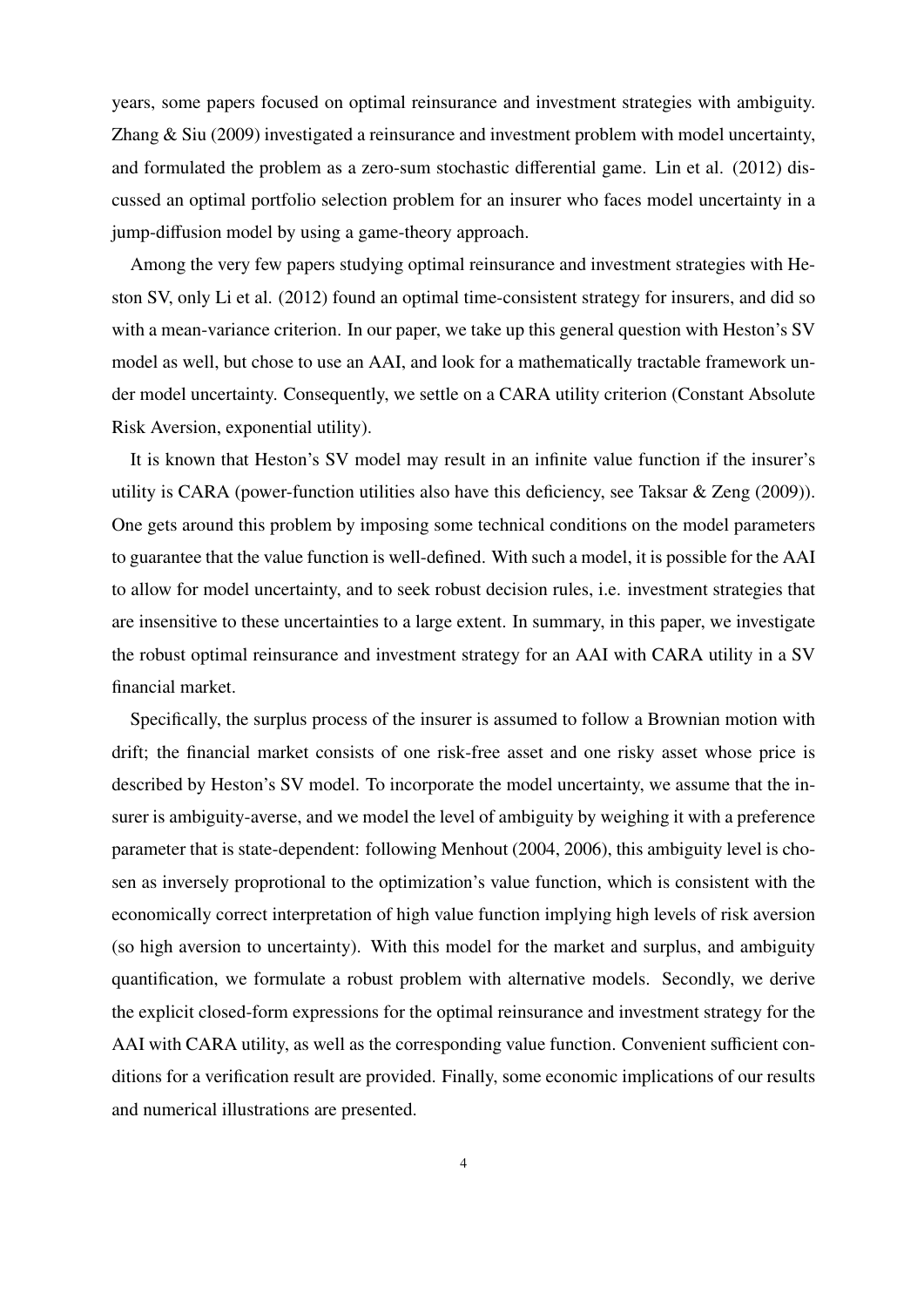Summarizing and comparing with the existing literature, we think our paper proposes four main innovations:

- (i): A robust optimal reinsurance and investment problem under Heston's SV model with CARA utility is considered, and at the mathematical level, the verification result for this model has distinct differences with the result in Li et al. (2012): in particular, sufficient conditions are proposed in our paper, which ensure the optimal strategies and corresponding value functions may satisfy the verification theorem in Kraft (2004).
- (ii): The levels of ambiguity in a time-varied investment opportunity set are investigated for the AAI, which Zhang & Siu (2009) and Lin et al. (2012) did not consider. The different ambiguity levels give more flexibility to model the individual attitudes to misspecification.
- (iii): The utility losses from ignoring model uncertainty and prohibiting reinsurance for the AAI are disclosed: our numerics clearly show the wisdom in not ignoring the impacts of model misspecification, and the importance of risk management via reinsurance.
- (iv): An alternative and effective robust model is proposed, in which one assumes the AAI has the full confidence in the parameters associated with SV, but not with those relative to mean rates. Such an assumption is consistent with the current trends by which volatility is ever more closely monitored and recorded<sup>1</sup>, while mean rates are still considered as exceedingly difficult to pin down. Our numerics show that small changes in the optimal strategy greatly enhance the value function, when SV is no longer uncertain. This improved model should be of direct practical significance for those insurers who choose to invest in S&P500 index funds, which the VIX tracks explicitly.

The rest of this paper is organized as follows. The economy and assumptions are described in Section 2. In Section 3, a robust control problem for an AAI with CARA utility is presented. Section 4 derives the closed-form expressions for the optimal strategy and the corresponding value function with some technical conditions, and explores some economic implications of our results. Section 5 analyzes our results with numerical illustration, and recommends an improved model for applications. Section 6 provides our conclusions, and proposes some promising extensions of our work.

<sup>1</sup>For instance, the VIX index is regarded so highly as an accurate measure of volatility on the Chicago Board of Options Exchange (CBOE), that the derivative products based on the VIX have produced, over the past 5 years, some of the highest trade volume on the CBOE.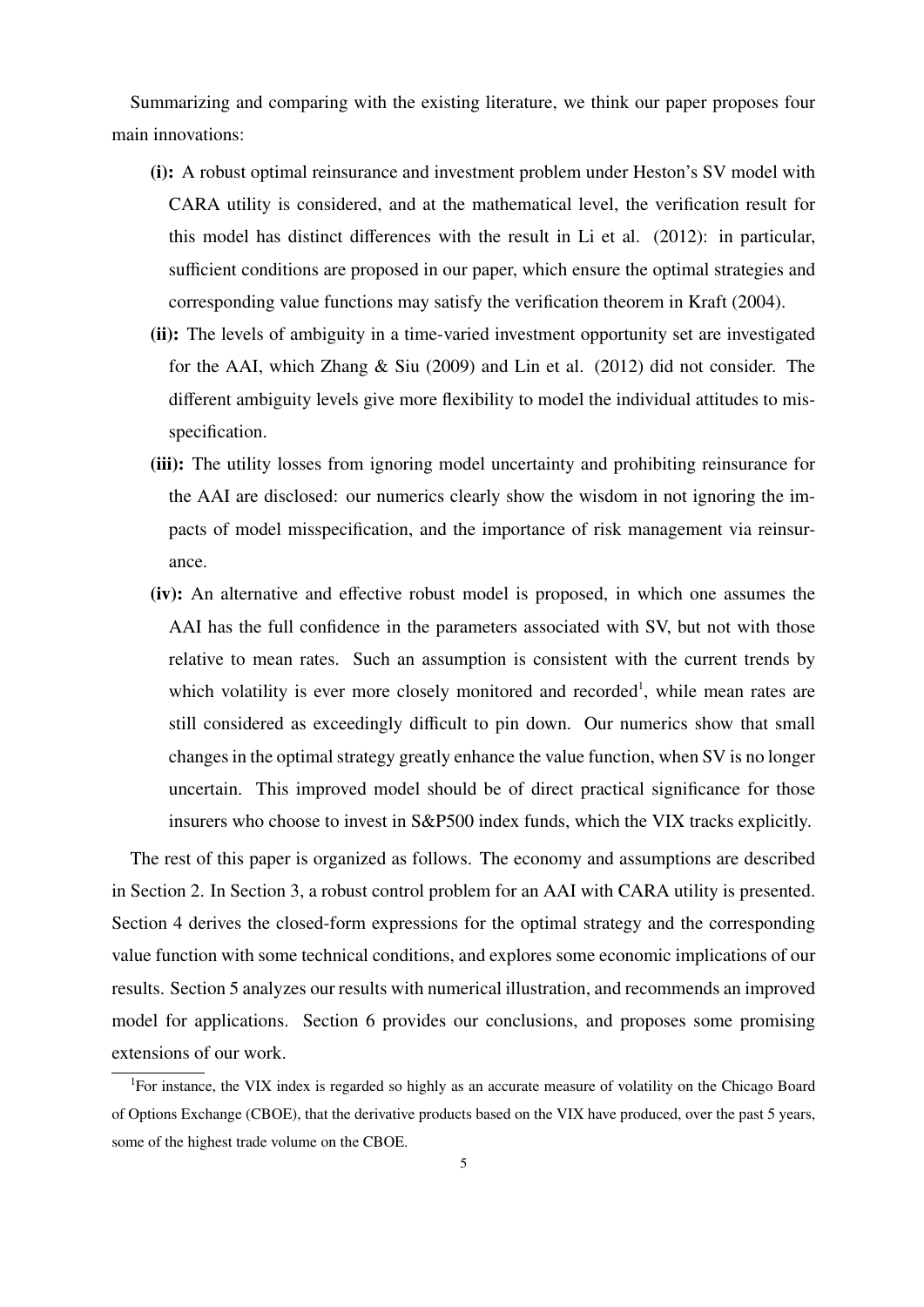### 2. Economy and assumptions

We consider a continuous-time financial model with the following standard assumptions: an insurer can trade continuously in time, and trading in the financial market or the insurance market involves no extra costs or taxes. Let  $(\Omega, \mathcal{F}, P)$  be a complete probability space with filtration { $\mathscr{F}_t$ }<sub>*t*∈[0,*T*]</sub> generated by three standard one-dimension Brownian motions {*Z*<sup>S</sup>(*t*)}, {*Z*<sup>*M*</sup>(*t*)} and  $\{Z^{R}(t)\}\$ , where  $\{Z^{R}(t)\}\$ is independent of  $\{Z^{S}(t)\}\$  and  $\{Z^{M}(t)\}\$ , *T* is a positive finite constant representing the terminal time. Any decision made at time *t* is based on  $\mathscr{F}_t$  which can be interpreted as the information available until time *t*. Thus *T* − *t* can be understood as the horizon at time *t* (time to maturity).

2.1. Surplus process. Following the assumption in Promislow & Young (2005), we formulate the claim process  $C(t)$  of the insurer as

$$
dC(t) = adt - bdZ^{R}(t),
$$
\n(2.1)

where  $a > 0$  is the rate of the claim and  $b > 0$  can be regarded as the volatility of the claim process. Note that the diffusion model of the claim process is an approximation of the classical Cramer-Lundberg model (see, e.g., Grandell (1991) and Zeng & Li (2012)). As stated in ´ Promislow & Young (2005), in actuarial practice one uses the model (2.1) only when the ratio  $a/b$  is large enough  $(a/b > 3)$  so that the probability of realizing negative claims in any one period is small.

The premium is paid continuously at the constant rate  $\varsigma_0 = (1+\mu)a$  with safety loading  $\mu > 0$ . When both reinsurance and investment are absent, the dynamics of the surplus is given by (see e.g. Emanuel et al. (1975), Grandell (1991) and Promislow & Young (2005))

$$
dR_0(t) = \zeta_0 dt - dC(t) = \mu a dt + b dZ^R(t).
$$
 (2.2)

If the insurer can purchase proportional reinsurance or acquire new business (by acting as a reinsurer for other insurers, for example) to manager her or his insurance business risk, the reinsurance level at any time *t*, is associated with the value  $1 - q(t)$ , where  $q(t) \in [0, +\infty)$  can be regarded as the value of risk exposure. When  $q(t) \in [0, 1]$ , it corresponds to a proportional reinsurance cover. In this case, reinsurance premia will be paid continuously by the cedent at the constant rate  $\varsigma_1 = (1 + \eta)(1 - q(t))a$  with safety loading  $\eta \ge \mu > 0$  as the cost of reinsurance; at the same time the reinsurer pays  $100(1 - q(t))$ % of each claim occurring at time *t* while the insurer pays  $100q(t)\%$ . When  $q(t) \in (1, +\infty)$ , it corresponds to acquiring new business (see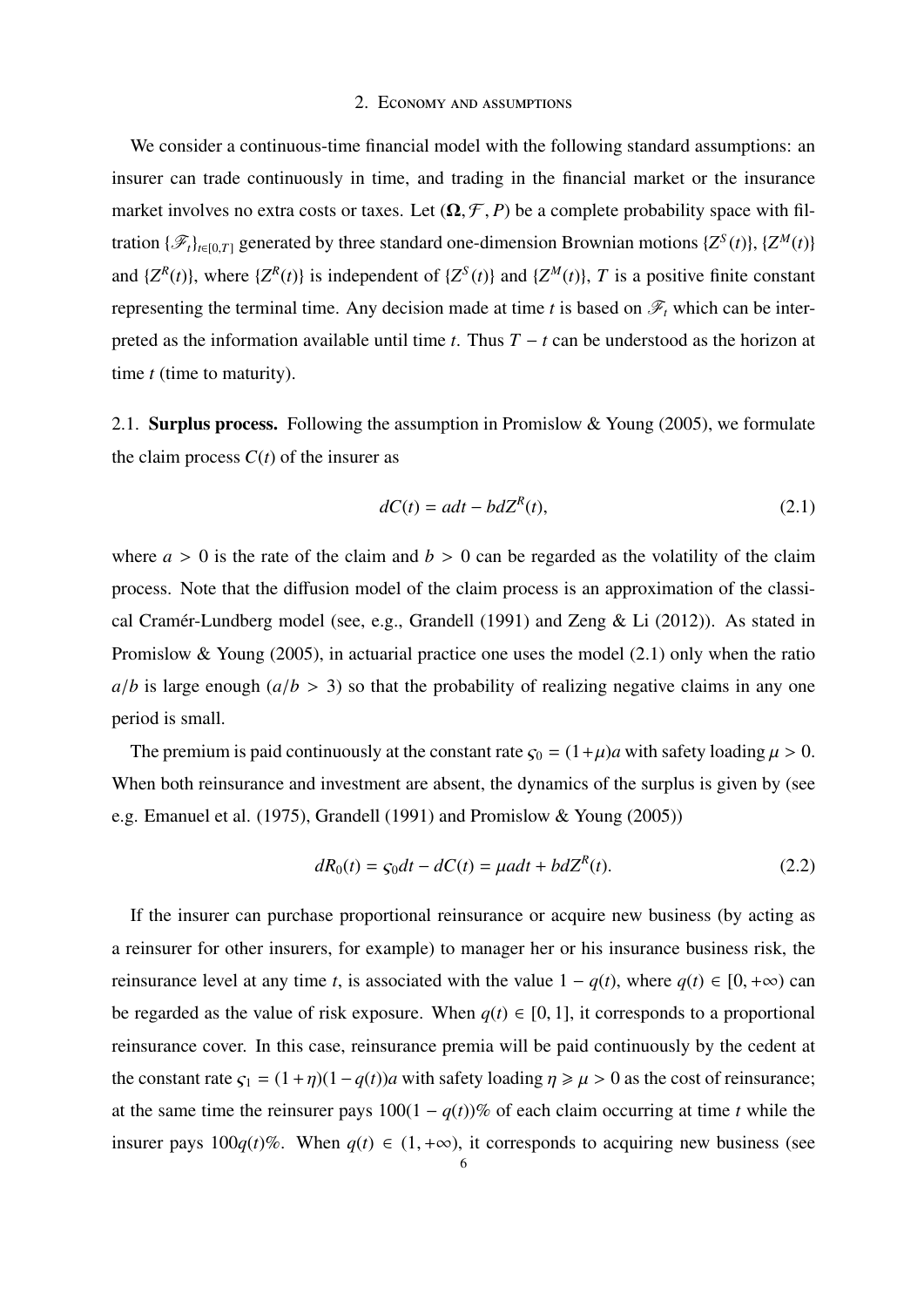Bäuerle (2005)). The process of risk exposure  $\{q(t): t \in [0, T]\}$  is called a reinsurance strategy, and the surplus process with such a reinsurance strategy  ${q(t) : t \in [0, T]}$  is given by

$$
dR(t) = \varsigma_0 dt - q(t)dC(t) - \varsigma_1 dt = [\lambda + \eta q(t)]adt + bq(t)dZ^{R}(t),
$$

where  $\lambda = \mu - \eta$ .

2.2. Financial Market. We consider a financial market consisting of one risk-free asset (e.g., a bond) and one risky asset (e.g., a stock). The price process  $S_0(t)$  of the risk-free asset evolves according to the ordinary differential equation (ODE)

$$
dS_0(t) = r_0 S_0(t) dt,
$$
\n(2.3)

where  $S_0(0) = s_0 > 0$  and  $r_0 > 0$  is the risk-free interest rate. The price process  $S_1(t)$  of the risky asset follows Heston's SV model

$$
\begin{cases}\ndS_1(t) = S_1(t) \left[ (r_0 + \xi V(t))dt + \sqrt{V(t)}dZ^S(t) \right], \\
dV(t) = \kappa(\theta - V(t))dt + \sigma \sqrt{V(t)}dZ^M(t),\n\end{cases}
$$
\n(2.4)

where  $S_1(0) = s_1 > 0$ ;  $V(0) = v_0 > 0$ ;  $\xi > 0$  is the premium for volatility; the three parameters  $\kappa > 0$ ,  $\theta > 0$  and  $\sigma > 0$  denote the mean-reversion rate, the long-run mean and the volatility of the volatility ("vol-vol") parameter, respectively. Note that  $\sigma$  is sometimes called the volatility of the volatility, but since we are using a CIR model, it is more correct, in analogy with the Black-Scholes model, to say that the vol-vol is the state dependent expression  $\sigma$ √ *V* (*t*), just as we would have for a leveraged CEV model with power " $\gamma$ " = 1/2. We require  $2\kappa\theta \ge \sigma^2$ to ensure that  $V(t)$  is almost surely non-negative.  $Z^{S}(t)$  and  $Z^{M}(t)$  are two one-dimensional standard Brownian motions with  $Cov(Z^S(t), Z^M(t)) = \rho_0 t$  in which  $\rho_0 \in [-1, 1]$ . In addition, by standard Gaussian linear regression,  $Z^M(t)$  can be rewritten as

$$
dZ^{M}(t) = \rho_0 dZ^{S}(t) + \rho dZ^{V}(t),
$$

where  $\rho = \sqrt{1 - \rho_0^2}$  $\frac{1}{2}$  and  $Z^V(t)$  is a standard Brownian motion which is independent of  $Z^S(t)$  and  $Z^R(t)$ .

2.3. Wealth process. In this paper, we assume that the self-financing insurer is allowed to purchase proportional reinsurance, acquire new business and invest the surplus in the financial market over  $t \in [0, T]$ , and the trading strategy is represented by a pair of stochastic processes  $\pi = \{q(t), l(t)\}_{t \in [0,T]},$  where  $q(t)$  represents the value of risk exposure and  $l(t)$  denotes the dollar amount invested in the risky asset at time *t*. The remainder  $W^{\pi}(t) - l(t)$  is invested in the risk-free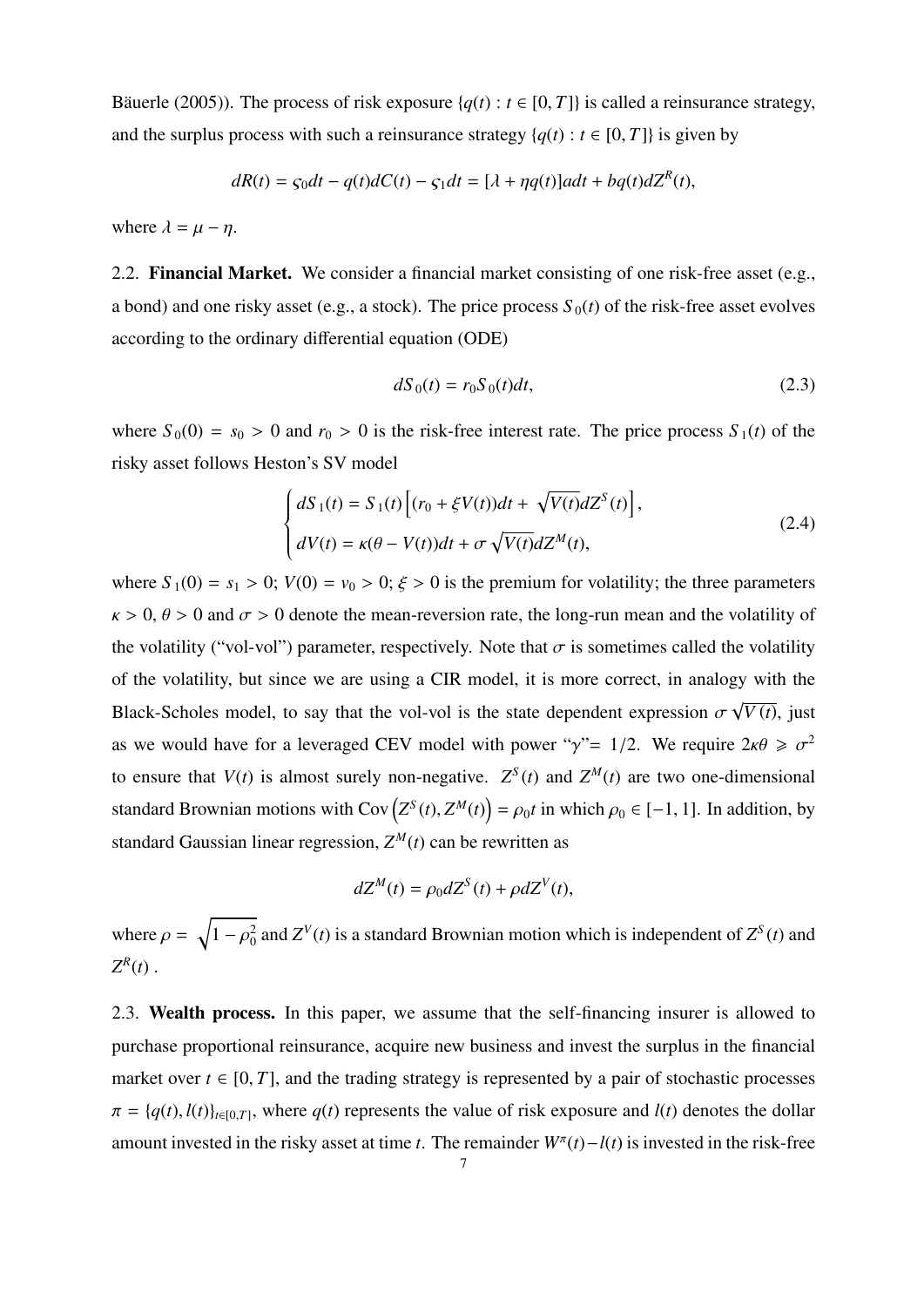asset, where  $W^{\pi}(t)$  is the wealth process associated with strategy  $\pi$ . Thus, the wealth process  $W^{\pi}(t)$  can be presented by the following stochastic differential equation (SDE)

$$
dW^{\pi}(t) = [a\lambda + a\eta q(t) + \xi l(t)V(t) + W^{\pi}(t)r_0]dt + bq(t)dZ^{R}(t)
$$
  
+ 
$$
l(t)\sqrt{V(t)}dZ^{S}(t),
$$
 (2.5)

where  $W^{\pi}(0) = w_0$  is the initial wealth.

## 3. Robust control problem for an AAI

The insurer is assumed to have CARA utility

$$
U(x) = -\frac{1}{m} \exp(-mx),
$$
 (3.1)

where  $m > 0$  is a constant representing the absolute risk aversion coefficient. In traditional reinsurance and investment models, the insurer is assumed to be ambiguity-neutral with objective function

$$
\sup_{\pi \in \tilde{\Pi}} E^P[U(W^{\pi}(T))] = \sup_{\pi \in \tilde{\Pi}} E^P\left[-\frac{1}{m}\exp(-mW^{\pi}(T))\right],\tag{3.2}
$$

where  $\tilde{\Pi}$  is the set of admissible strategies  $\pi$  in a given market, and  $E^P$  is the expectation under the single model's probability measure *P*. See Yang & Zhang (2005) for the traditional models.

To incorporate information with model uncertainty into the optimal reinsurance and investment problem for the AAI, we assume that, in our economy, the insurer's knowledge with ambiguity is described by allowing changes in the probability measure *P*, namely uncertainty in the model's parameters. This is consistent with the fact that it is often the case that *P* is the result of some estimation process with misspecification errors. The fundamental assumption is that the AAI can not precisely know whether the reference model is the true model. Hence, she or he will consider some alternative models in the decision process, allowing, for instance, for a range of each possible parameter in the model for which there is uncertainty. Loosely speaking, robustness is then achieved by guarding against all adverse alternative models that are reasonably similar to the reference one. Parallel to Anderson et al. (1999), one may broadly define the alternative models by a class of probability measures which are equivalent to *P*:

$$
Q := \{Q|Q \sim P\}.\tag{3.3}
$$

**Definition 3.1.** A trading strategy  $\pi = \{q(t), l(t)\}_{t \in [0,T]}$  is said to be admissible, if *(i)*  $\pi$  *is progressively measurable and*  $E^{\mathcal{Q}}\left[\int_0^T ||\pi||^4 dt\right] < \infty, \forall \mathcal{Q} \in \mathcal{Q}$ ; *(ii)*  $\forall$ (*w*<sub>0</sub>, *v*<sub>0</sub>) ∈ R × R<sup>+</sup>, the SDE (2.5) has a pathwise unique solution { $W^{\pi}(t)$ }<sub>*t*∈[0,*T*]</sub>, and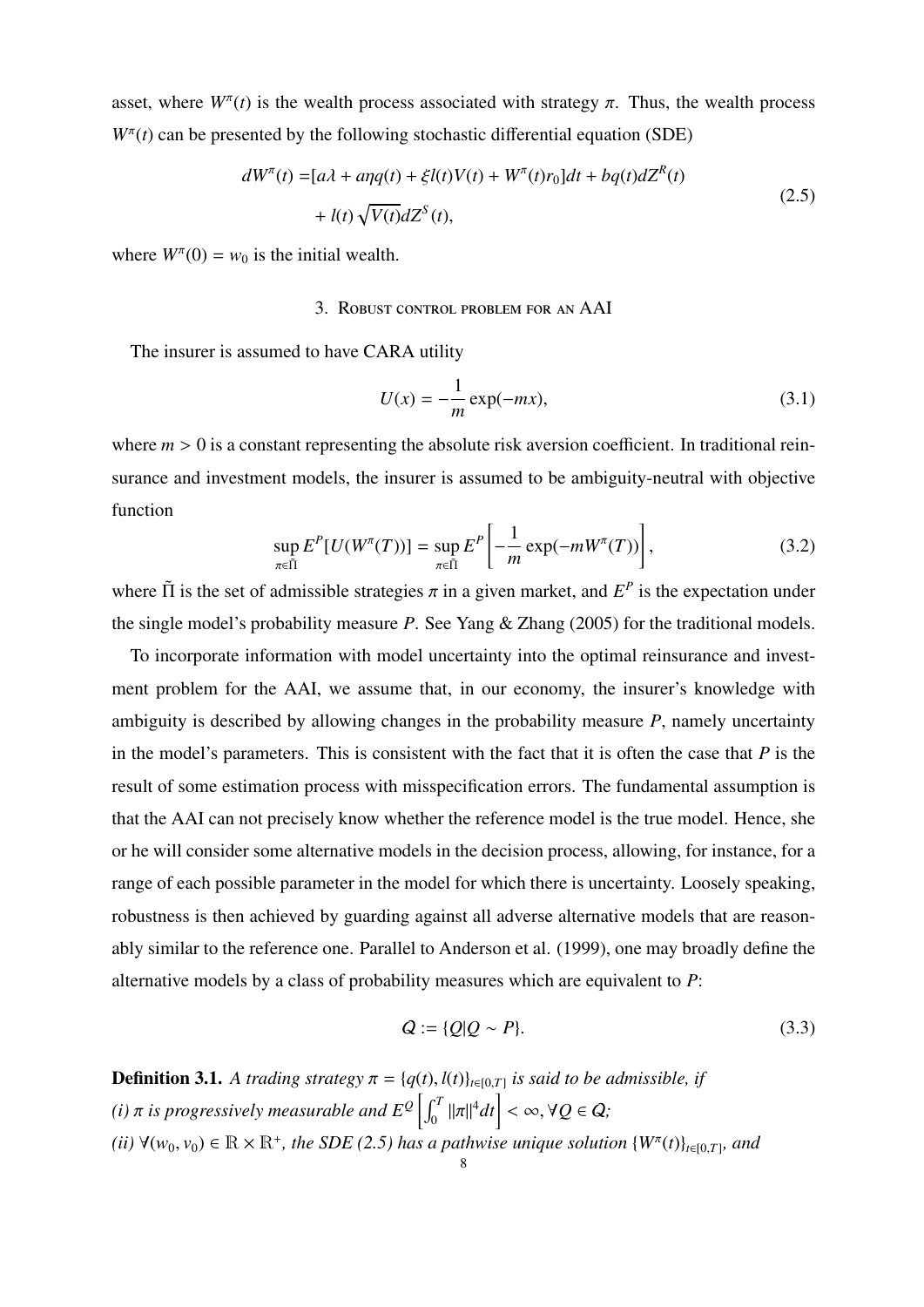$$
E^{Q}\left[\sup_{t\in[0,T]}\exp\left(-2me^{r_0(T-t)}W^{\pi}\right)\right]<+\infty, \forall Q\in Q.
$$
  
Denote by  $\Pi$  the set of all admissible strategies.

According to Girsanov's theorem, for each  $Q \in Q$  there exists progressively measurable process  $\varphi(t) = (h(t), g(t), f(t))$  such that

$$
\frac{dQ}{dP} = v(T),
$$

where

$$
v(t) = \exp \left\{ \int_0^t h(s) dZ^S + g(s) dZ^V + f(s) dZ^R - \frac{1}{2} \int_0^t h(s)^2 + g(s)^2 + f(s)^2 ds \right\}
$$

is a *P*-martingale. The reference Karatzas & Shreve (1988) can be consulted for this theorem.

That reference also contains the well-known fact that, if  $\varphi(t) = (h(t), g(t), f(t))$  satisfies Novikov's condition<sup>2</sup>

$$
E^{P}\left[\exp\left(\frac{1}{2}\int_{0}^{T}\|\varphi(s)\|^{2}ds\right)\right]<\infty,
$$

with  $\|\varphi(t)\|^2 = h(t)^2 + g(t)^2 + f(t)^2$ , then  $v(t)$  is a *P*-martingale with filtration { $\mathscr{F}_t$ }<sub>*t*∈(0,*T*)</sub>. Furthermore, by Girsanov's theorem, Brownian motions under  $Q \in \mathbb{Q}$  can be defined as

$$
dZ_Q^S(t) = dZ^S(t) - h(t)dt,\t\t(3.4)
$$

$$
dZ_Q^V(t) = dZ^V(t) - g(t)dt,\t\t(3.5)
$$

$$
dZ_Q^R(t) = dZ^R(t) - f(t)dt.
$$
\n(3.6)

Girsanov's theorem is also known as the method of "removal of drift", since it allows one to compute the law of a multidimensional semimartingale by comparing it to the same model with no drift components.

We formulate a robust control problem inspired by Maenhout (2004) to modify problem (3.2) as following

$$
\sup_{\pi \in \Pi} \inf_{Q \in Q} E^Q \left\{ \int_0^T \frac{1}{\phi(s)} R(s) ds + U(W^{\pi}(T)) \right\},\tag{3.7}
$$

where alternative models are defined by each probability measure  $Q \in Q$ ,  $\phi(t)$  stands for a preference parameter for ambiguity-aversion, which measures the degree of confidence in the reference model *P* at time *t*, and *R*(*t*) measures the relative entropy between *P* and *Q*. Along the line of Hansen & Sargent (2001), by defining  $R(t) := \frac{1}{2}$  $\frac{1}{2}$  $\left[ h(t)^2 + g(t)^2 + f(t)^2 \right]$ , then  $E^Q\left[\int_0^T R(s)ds\right]$  measures the discrepancy between *P* and *Q* (see, e.g., Dupuis & Ellis (1997)).

<sup>&</sup>lt;sup>2</sup>The technical requirements will be stated later.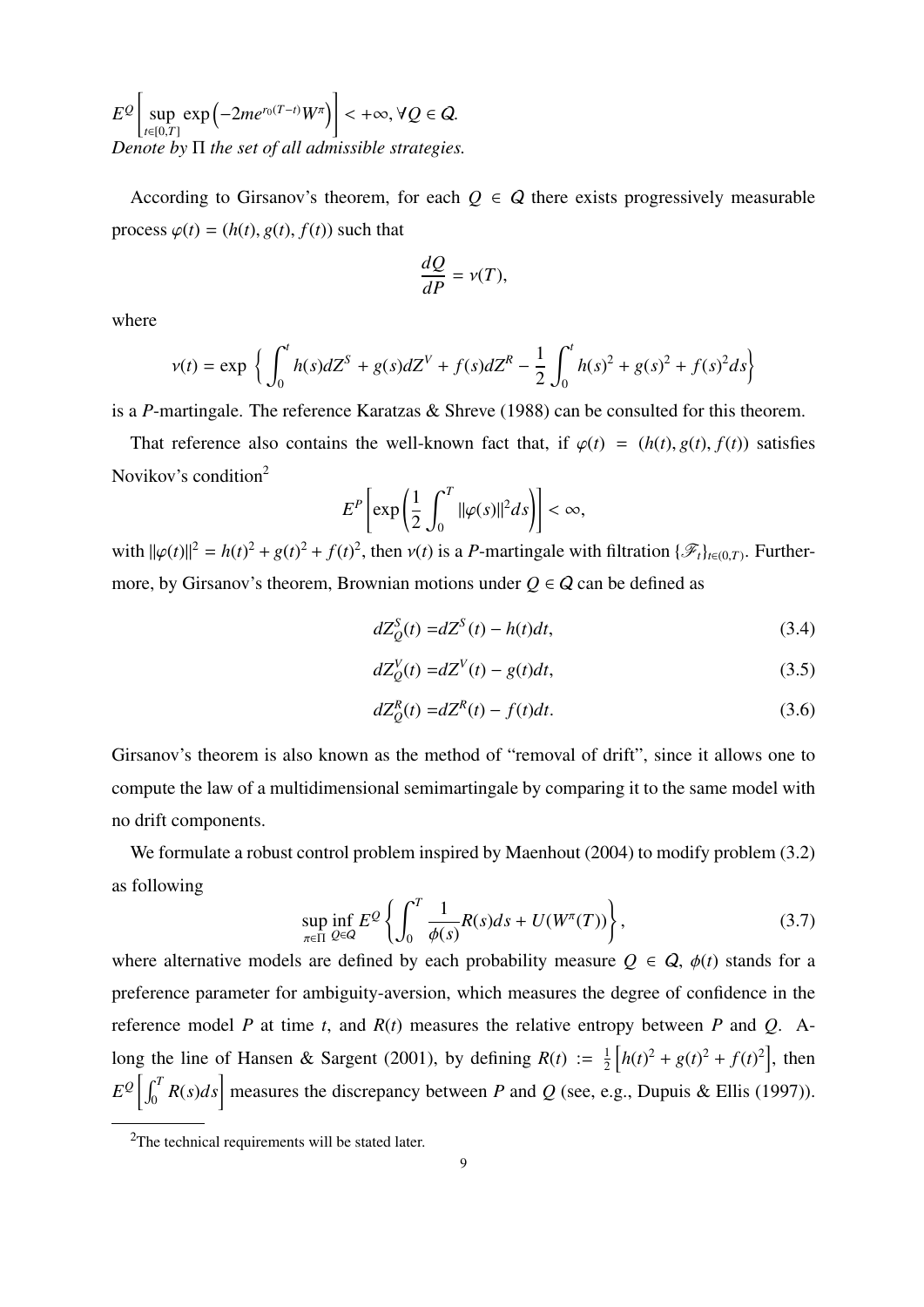With this specification, penalties are incurred for alternative models when they deviate from the reference model. According to Maenhout (2004),  $\int_0^7$ 1  $\frac{1}{\phi(s)}R(s)ds$  effects penalty in decision and the magnitude of the penalty depends on the preference parameter. Choosing this penalty in the optimization problem (3.7) allows one to indeed be able to find an interior point maximizer, i.e. an optimal strategy, even if the parameter ranges are unbounded.

In the case  $\phi \equiv 0$ , the insurer is extremely convinced that the true model is the reference model *P*, any deviation from *P* will be penalized heavily by  $\frac{1}{\phi}R$ . Thus,  $R \equiv 0$  must be satisfied to guarantee  $\frac{1}{\phi}R \equiv 0$  and problem (3.7) reverts to problem (3.2), where no model uncertainty is allowed, as it should. At the other extreme, if  $\phi \equiv \infty$ , the insurer has no information about the true model. Since the term  $\frac{1}{\phi}R$  vanishes, the scenario will degenerate to the situation discussed in Zhang  $\&$  Siu (2009) and Lin et al. (2011), in which the interpretation of robustness is arguably less quantitatively clear. (For reference to this literature, see Anderson et al. (1999), Uppal & Wang (2003) and Maenhout (2004)).

Inserting (3.4) and (3.5) into (2.4), Heston's SV model under the alternative model *Q* can be described as

$$
\begin{cases}\ndS_1(t) = S_1(t) \left[ \left( r_0 + \xi V(t) + \sqrt{V(t)} h(t) \right) dt + \sqrt{V(t)} dZ_2^S(t) \right], \\
dV(t) = \left[ \kappa(\theta - V(t)) + \sigma \sqrt{V(t)} \rho_0 h(t) + \sigma \sqrt{V(t)} \rho g(t) \right] dt \\
+ \sigma \sqrt{V(t)} \rho_0 dZ_2^S(t) + \sigma \sqrt{V(t)} \rho dZ_2^V(t).\n\end{cases} \tag{3.8}
$$

We notice that the alternative models in class  $Q$  only differ in the drift terms, which is natural since we are using Girsanov's theorem to define them. Due to (2.4) and (3.6), the wealth process can be rewritten as

$$
dW^{\pi}(t) = \left[a\lambda + a\eta q(t) + l(t)\xi V + W^{\pi}(t)r_0 + bq(t)f(t) + l(t)\sqrt{V}h(t)\right]dt + bq(t)dZ_0^R(t) + l(t)\sqrt{V}dZ_0^S(t).
$$
\n(3.9)

With the Girsanov's shift, only changes to drift parameters are allowed, which means we are unable to consider robustness on the vol-vol parameter  $\sigma$ . Fortunately, as mentioned in the introduction, and as explored in detail in Section 5, we see that allowing robustness on  $dV(t)$ does not noticeably change the optimal strategy, compared to only allowing for robustness on the coefficients in the drift part of  $dS_1(t)$ .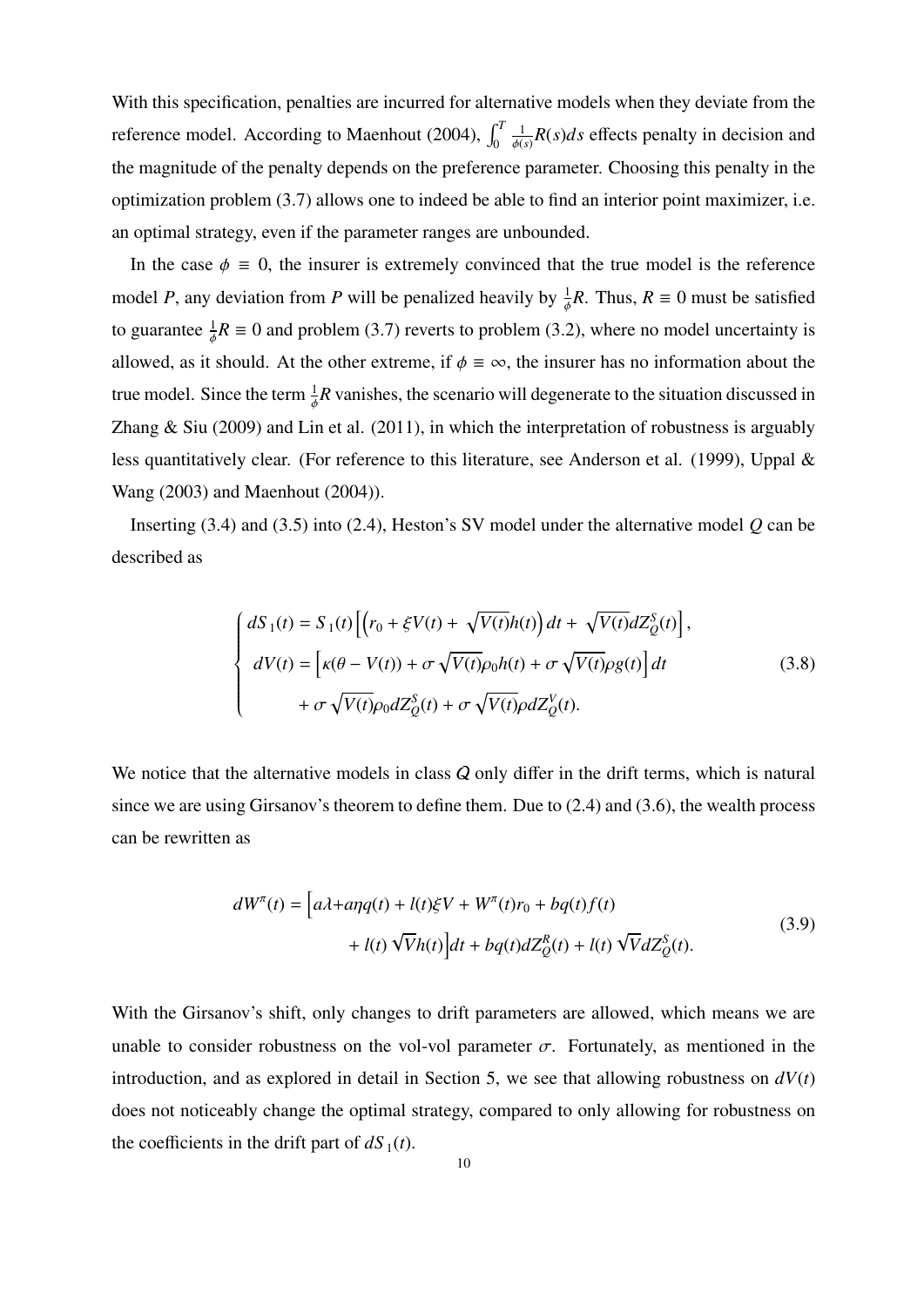### 4. Optimal strategy

To solve problem (3.7), we define the value function *J* as

$$
J(t, W, V) = \sup_{\pi \in \Pi} \inf_{Q \in Q} E_{t, W, V}^{Q} \left[ \int_{t}^{T} \frac{1}{\phi(s)} R(s) ds + U(W^{\pi}(T)) \right],
$$
 (4.1)

where  $E_{t}^{\mathcal{Q}}$  $\frac{Q}{L_t W_t V}$ [·] =  $E^Q$ [· | *W*(*t*) = *W*, *V*(*t*) = *V*]. This means that we consider that the volatility *V* (*t*) is observed, an assumption which, as we commented in the introduction, is becoming more and more reasonable, particularly on indexes (such as the S&P500) where a good volatility tracker exists (the CBOE's VIX for the S&P500).

According to the principle of dynamic programming, the HJB equation can be derived as (see Uppal & Wang (2005), Liu et al. (2005) and Maenhout (2006)):

$$
\sup_{\pi \in \Pi} \inf_{h,g,f} \left\{ \mathcal{D}^{(\pi)} J + \left( bqf + l\sqrt{V}h \right) J_W + \left( \sigma \sqrt{V} \rho_0 h + \sigma \sqrt{V} \rho g \right) J_V \right. \left. + \frac{1}{\phi} \left( \frac{1}{2} h^2 + \frac{1}{2} g^2 + \frac{1}{2} f^2 \right) \right\} = 0 \tag{4.2}
$$

with the boundary condition  $J(T, W, V) = -\frac{1}{m}$  $\frac{1}{m}$  exp( $-mW$ ), where  $\mathcal{D}^{(\pi)}J$  is the infinitesimal generator of the Markov diffusion (*W*, *V*) under *Q* applied to the value function *J*, and is defined by (or computes as)

$$
\mathcal{D}^{(\pi)}J = J_t + [a\lambda + a\eta q + l\xi V + Wr_0]J_W + \kappa(\theta - V)J_V + \frac{1}{2}(l^2V + b^2q^2)J_{WW} + l\sigma V\rho_0J_{WV} + \frac{1}{2}\sigma^2 VJ_{VV}.
$$
\n(4.3)

Here  $J_t$ ,  $J_W$ ,  $J_V$ ,  $J_{WV}$ ,  $J_{WW}$  and  $J_{VV}$  represent the value function's partial derivatives with respect to (w.r.t) the corresponding variables. Furthermore, for analysis convenience, we choose a suitable form  $3$  of preference parameter  $\phi(t)$  proposed by Menhout (2004, 2006) as

$$
\phi(t) = -\frac{\beta}{mJ(t, W, V)},\tag{4.4}
$$

which is state-dependent. Here  $\beta \ge 0$  is the ambiguity-aversion coefficient describing individual attitude to model uncertainty.

Next we aim to derive the explicit solution to the HJB equation (4.2) with preference parameter (4.4). Firstly, we propose an ansatz for the structure of the value function. Then, under the ansatz we determine the drift corresponding to the worst scenario (the drifts that realize the

<sup>&</sup>lt;sup>3</sup>This form of  $\phi(t)$  has following reasonable properties: it increases w.r.t  $\beta$ , *W* and *V* and decreases w.r.t *m*, which implies the insurer with higher β, *W*, *V* or lower *m* prefers more robustness. Also see footnote in the introduction on page 5.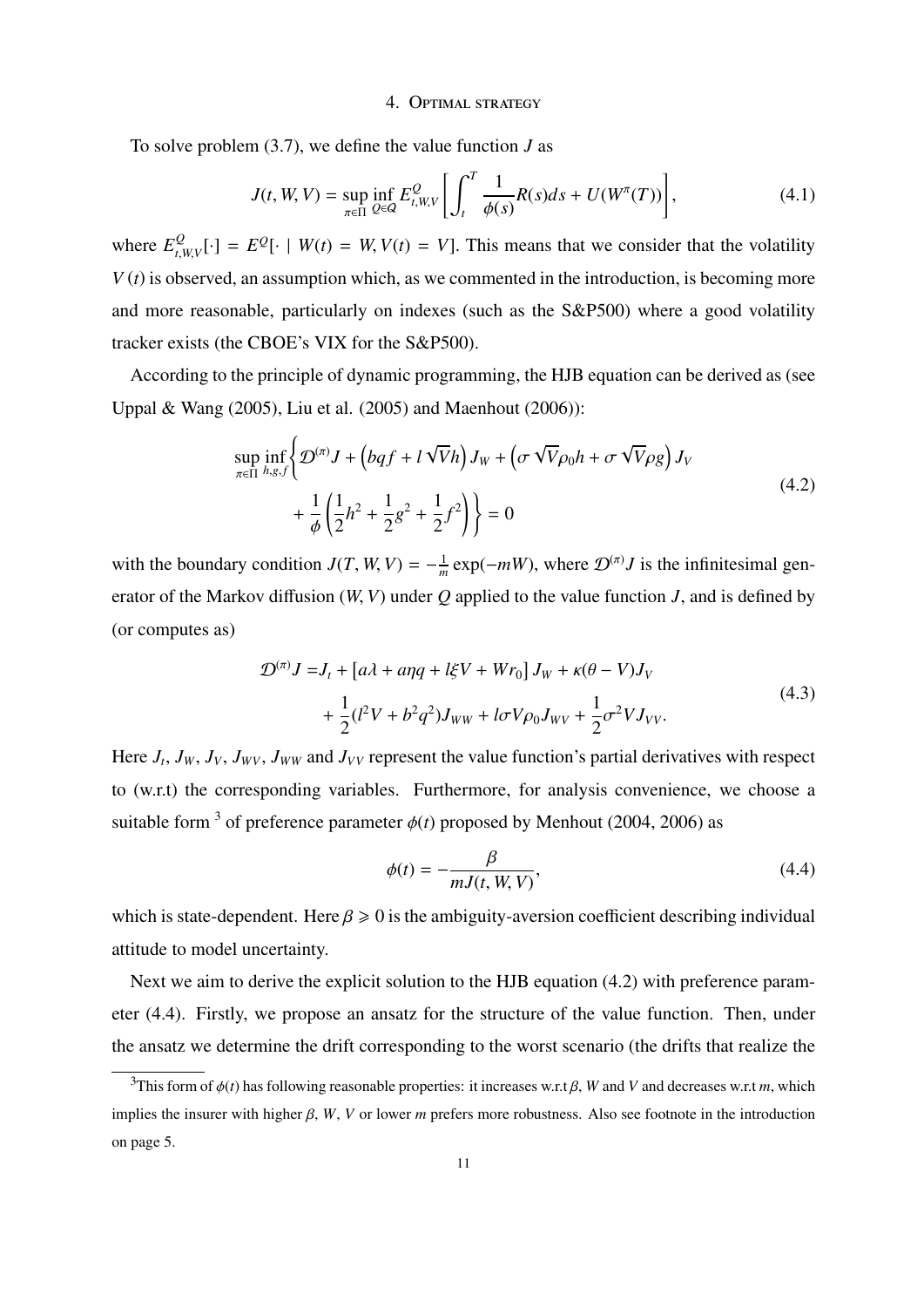minimum in (4.2)), and derive the optimal strategy. At last, plugging the drift and optimal strategy into (4.2), we hope that the ansatz will allow to separate the variables in the HJB equation, and obtain the explicit solution to (4.2).

*Step 1: Propose the ansatz.* Let  $c(t)$ ,  $d(t)$  and  $e(t, V)$  be three functions to be determined. Conjecturing that the value function has the following form

$$
J(t, W, V) = -\frac{1}{m} \exp \{-m \left[ c(t) \left( W - d(t) \right) + e(t, V) \right] \}, \tag{4.5}
$$

a direct calculation yields

$$
\begin{cases}\nJ_t = -m[c_t(W - d) - d_t c + e_t]J, & J_W = -mcJ, & J_V = -me_V J, \\
J_{WV} = m^2 c e_V J, & J_{WW} = m^2 c^2 J, & J_{VV} = (m^2 e_V^2 - me_{VV})J.\n\end{cases}
$$
\n(4.6)

*Step 2: Derive the optimal control.* According to the first-order conditions, the functions  $h^*$ ,  $g^*$  and  $f^*$  which realize the minimum in (4.2) are given by

$$
h^*(t) = \left[ -l(t) \sqrt{V} J_W(t, W, V) - J_V(t, W, V) \sigma \sqrt{V} \rho_0 \right] \phi(t), \tag{4.7}
$$

$$
g^*(t) = -J_V(t, W, V)\sigma \sqrt{V}\rho \phi(t), \qquad (4.8)
$$

$$
f^*(t) = -J_W(t, W, V)bq(t)\phi(t).
$$
\n(4.9)

Substituting  $(4.5)$  and  $(4.6)$  into  $(4.7)-(4.9)$ , we have

$$
h^*(t) = -\beta \left[ c(t)l(t) \sqrt{V} + e_V(t, V)\sigma \sqrt{V} \rho_0 \right],
$$
\n(4.10)

$$
g^*(t) = -\beta e_V(t, V)\sigma \sqrt{V}\rho, \qquad (4.11)
$$

$$
f^*(t) = -\beta bc(t)q(t). \tag{4.12}
$$

The drift terms  $h^*$ ,  $g^*$  and  $f^*$  correspond to a worst scenario and the optimal strategy will be derived under this worst scenario. Inserting (4.5) and (4.10)-(4.12) into HJB equation (4.2) yields

$$
\sup_{\pi \in \Pi} \left\{ -c_t(W - d) + d_t c - e_t - c(a\lambda + a\eta q + l\xi V + Wr_0) \right.+ c l V \beta e_V \sigma \rho_0 - e_V \kappa (\theta - V) + \frac{1}{2} mc^2 (l^2 V + b^2 q^2) + m e_V c l \sigma V \rho_0 \right.+ \frac{1}{2} (m e_V^2 - e_{VV}) \sigma^2 V + \frac{1}{2} \left( e_V^2 \sigma^2 V \beta + \beta c^2 b^2 q^2 + \beta c^2 l^2 V \right) \right\} = 0.
$$
\n(4.13)

According to the first-order conditions for  $\pi = \{q(t), l(t)\}_{t \in [0,T]}$ , we have

$$
q^*(t) = \frac{a\eta}{\gamma cb^2}, \quad l^*(t) = \frac{\xi - \gamma e_V \sigma \rho_0}{\gamma c}, \tag{4.14}
$$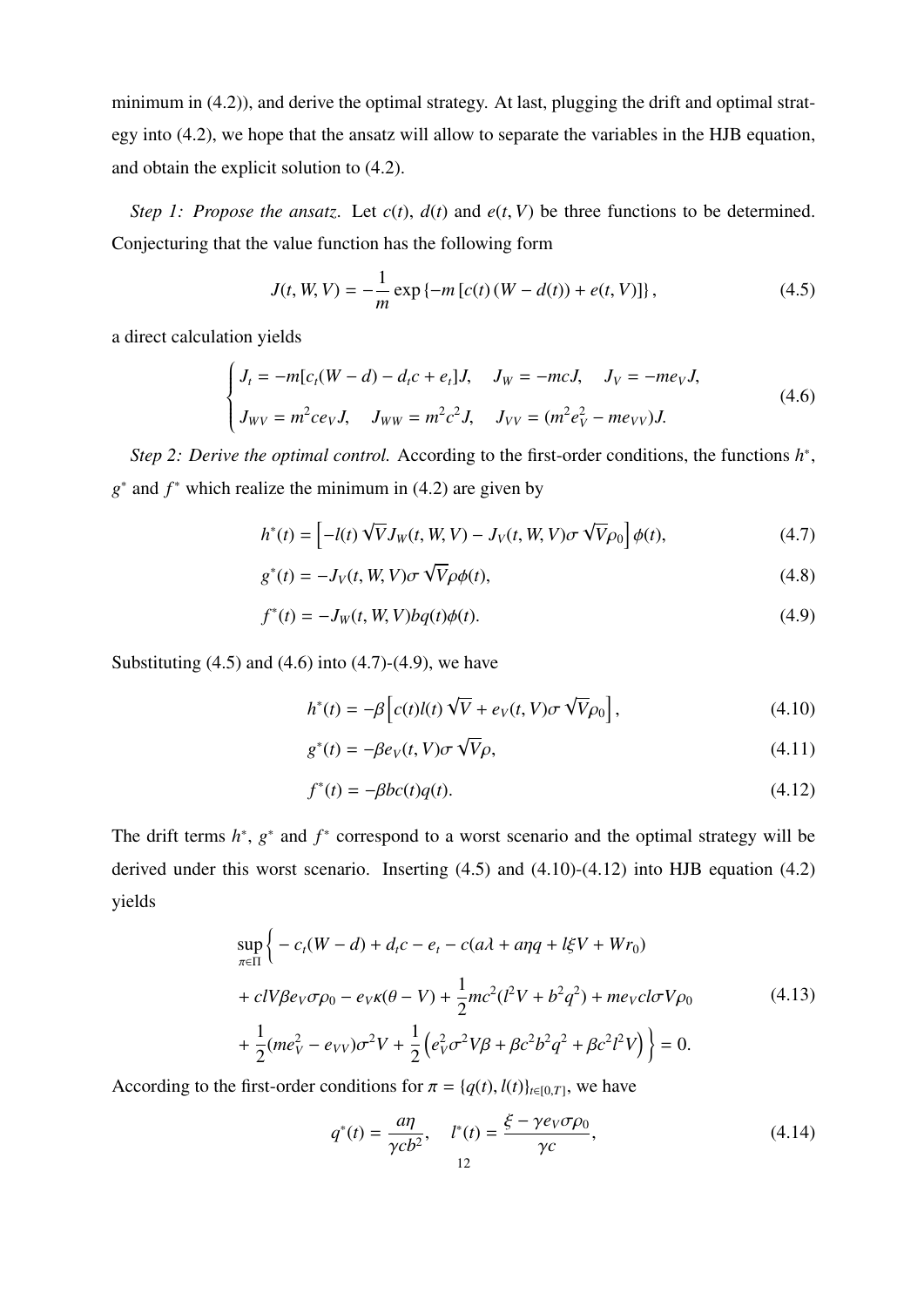where  $\gamma = \beta + m$ .

*Step 3: Separate the variables.* Plugging (4.14) into (4.13) implies

$$
(-c_t - cr_0) W + (c_t dc^{-1} + d_t - a\lambda)c - e_t - \frac{a^2\eta^2}{2\gamma b^2} - \frac{\xi^2 V}{2\gamma} + \xi V e_V \sigma \rho_0 + \frac{1}{2} e_V^2 \sigma^2 \rho^2 V \gamma - e_V \kappa (\theta - V) - \frac{1}{2} e_{VV} \sigma^2 V = 0.
$$
 (4.15)

Equation (4.15) is ensured if the following equations are satisfied:

$$
-c_t - cr_0 = 0, \t\t(4.16)
$$

$$
c_t d c^{-1} + d_t - a \lambda = 0, \tag{4.17}
$$

$$
-e_t - \frac{a^2 \eta^2}{2 \gamma b^2} - \frac{\xi^2 V}{2 \gamma} + \xi V e_V \sigma \rho_0 + \frac{1}{2} e_V^2 \sigma^2 \rho^2 V \gamma - e_V \kappa (\theta - V) - \frac{1}{2} e_V \sigma^2 V = 0.
$$
 (4.18)

Taking into account the boundary conditions  $c(T) = 1$  and  $d(T) = 0$ , the solutions to (4.16) and (4.17) are

$$
c(t) = \exp[r_0(T - t)],
$$
\n(4.19)

$$
d(t) = - a\lambda \frac{1 - \exp[-r_0(T - t)]}{r_0}.
$$
\n(4.20)

To solve equation (4.18) with the boundary conditions  $e(T, V) = 0$ , we may propose a further ansatz: we assume that  $e(t, V)$  has a linear structure as follows

$$
e(t, V) = u(t) + n(t)V,
$$
\n(4.21)

and we will show that a solution of this type exits. Substituting (4.21) into (4.18) and separating the variables with and without *V*, respectively, we can derive the following system of ODEs:

$$
-u_t - \frac{a^2 \eta^2}{2\gamma b^2} - n\kappa \theta = 0,
$$
\t(4.22)

$$
-n_t - \frac{\xi^2}{2\gamma} + (\xi \sigma \rho_0 + \kappa)n + \frac{1}{2}n^2 \sigma^2 \rho^2 \gamma = 0
$$
\n(4.23)

with the boundary conditions  $u(T) = 0$  and  $n(T) = 0$ . By solving (4.22) and (4.23), we can obtain the solutions as

$$
u(t) = \frac{a^2 \eta^2}{2\gamma b^2} (T - t) - \frac{2\kappa \theta}{\sigma^2 \rho^2 \gamma} \ln \left( \frac{2k_2 \exp\left((k_1 + k_2)(T - t)/2\right)}{2k_2 + (k_1 + k_2)\left(\exp\left(k_2(T - t)\right) - 1\right)} \right),\tag{4.24}
$$

$$
n(t) = \frac{\exp(k_2(T - t)) - 1}{2k_2 + (k_1 + k_2)(\exp(k_2(T - t)) - 1)}k_3,
$$
\n(4.25)

where

$$
k_1 = \xi \sigma \rho_0 + \kappa
$$
,  $k_2 = \sqrt{\kappa^2 + 2\xi \sigma \rho_0 \kappa + \xi^2 \sigma^2}$ ,  $k_3 = \frac{\xi^2}{\gamma}$ .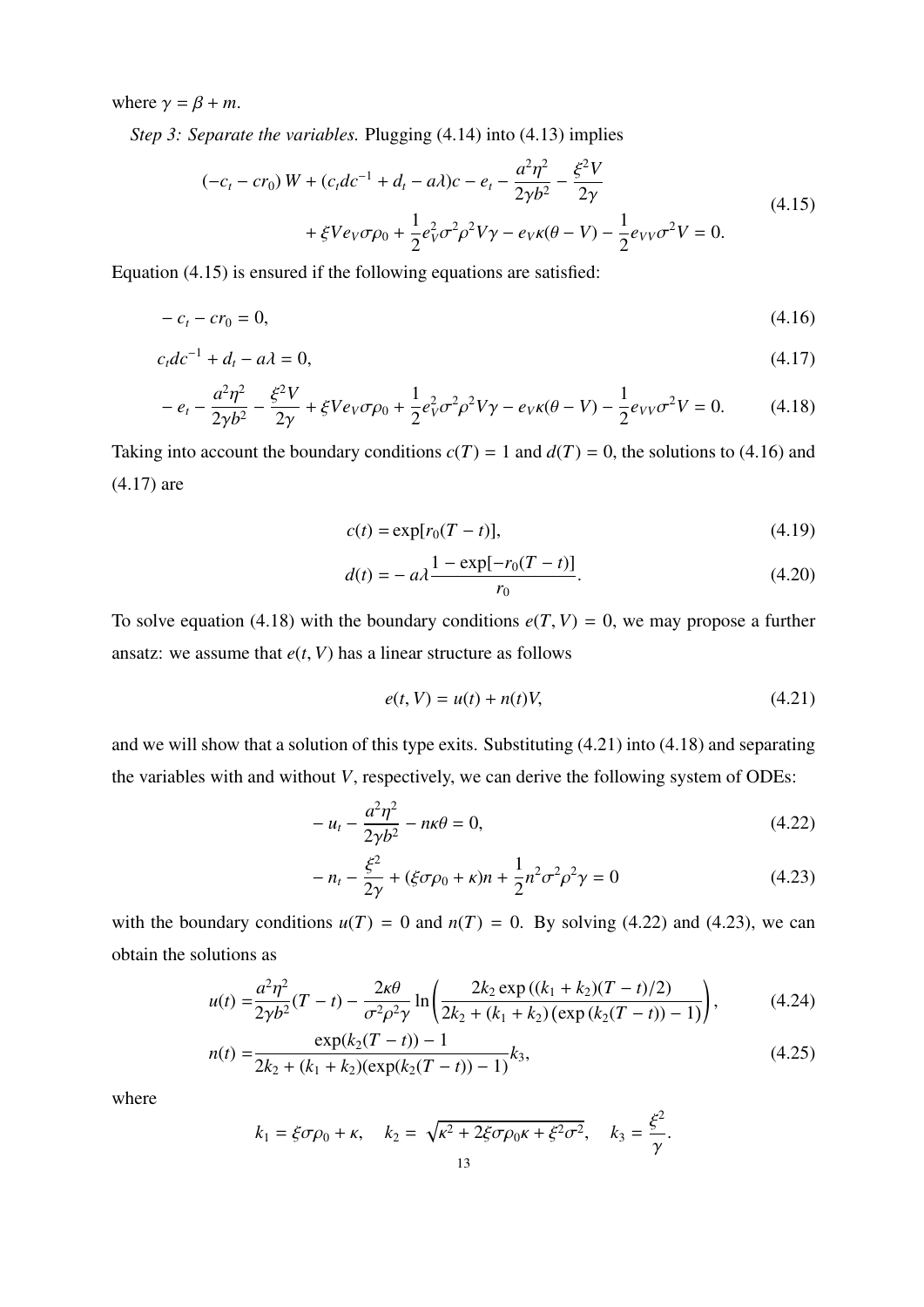Inserting  $(4.21)$  into  $(4.14)$  and combining  $(4.19)$ ,  $(4.20)$ ,  $(4.24)$  and  $(4.25)$ , we derive the optimal strategy of problem (3.7). In other words, modulo verification, we have proved the following theorem.

**Theorem 4.1.** *For problem* (3.7) with preference parameter  $\phi(t) = -\frac{\beta}{m(t)}$  $\frac{p}{mJ(t,W,V)}$ , if the parameters *satisfy certain conditions* <sup>4</sup> *, the optimal strategy is given by*

$$
\pi^* = \{ (q^*(t), l^*(t)) \}_{t \in [0,T]},
$$

*where*

$$
q(t)^{*} = \frac{a\eta}{\gamma b^{2}} \exp(-r_{0}(T-t)), \quad l(t)^{*} = \left(\frac{\xi}{\gamma} - n(t)\sigma\rho_{0}\right) \exp(-r_{0}(T-t)), \quad (4.26)
$$

*and the corresponding value function is given by*

$$
J(t, W, V) = -\frac{1}{m} \exp \{-m \left[ c(t) \left( W - d(t) \right) + u(t) + n(t) V \right] \},\tag{4.27}
$$

*where c*(*t*)*, d*(*t*)*, u*(*t*) *and n*(*t*) *are given by (4.19), (4.20), (4.24) and (4.25), respectively.*

Although the optimal strategy is derived, we should guarantee that the Radon-Nikodym derivative  $v(t)^*$  of Q with respect to P corresponding to the optimal (worst-case scenario) drifts  $h^*$ ,  $g^*$  and  $f^*$ , i.e. the expression  $v(t)$  with  $h^*$ ,  $g^*$ ,  $f^*$  instead of  $h$ ,  $g$ ,  $f$ , is indeed a *P*-martingale to ensure a well-defined *Q* ∗ . The following corollary states a sufficient condition for this, based on Novikov's condition and Theorem 5.1 in Taksar & Zeng (2009).

Corollary 4.2. *Novikov's condition holds for h<sup>\*</sup>, g<sup>\*</sup>, f<sup>\*</sup>, if the parameters satisfy the following condition:*

$$
\frac{\beta^2 \xi^2}{\gamma^2} + \beta^2 N^2 \sigma^2 \rho^2 < \frac{\kappa}{\sigma^2},\tag{4.28}
$$

*where*  $N = \frac{\xi^2}{\gamma (k_1 + \epsilon)}$  $\frac{\xi^2}{\gamma(k_1+k_2)}$ .

*Proof.* Putting (4.19)-(4.21), (4.24) and (4.25) into (4.10)-(4.12), we have

$$
h^* = -\frac{\beta \xi}{\gamma} \sqrt{V}, \quad g^* = -\beta n \sigma \rho \sqrt{V}, \quad f^* = -\frac{a\eta \beta}{\gamma b}.
$$
 (4.29)

With condition (4.28), we can verify that  $\varphi^* = (h^*, g^*, f^*)$  satisfies the Novikov's condition as follows.

<sup>&</sup>lt;sup>4</sup>The verification result and sufficient conditions for it will be stated later.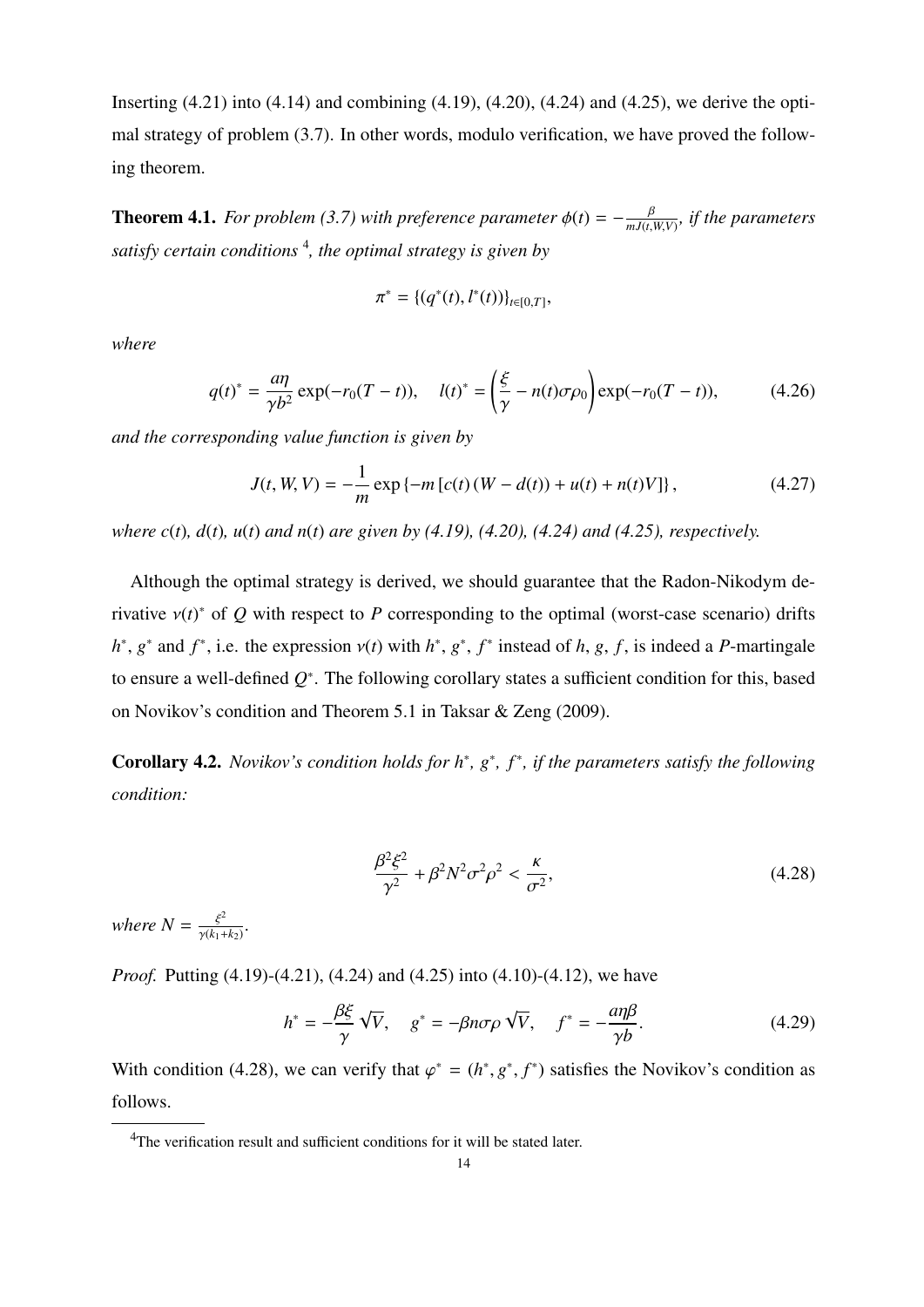Note that  $n < N$  for all  $t \in [0, T]$  and  $T \in [0, +\infty)$ , we have

$$
E^{P}\left[\exp\left(\frac{1}{2}\int_{0}^{T}||\varphi^{*}||^{2}ds\right)\right] = E^{P}\left[\exp\left(\int_{0}^{T}\frac{1}{2}h^{*2} + \frac{1}{2}g^{*2} + \frac{1}{2}f^{*2}ds\right)\right]
$$

$$
\leq KE^{P}\left[\exp\left(\int_{0}^{T}\frac{1}{2}\left(h^{*2} + g^{*2}\right)ds\right)\right]
$$
(4.30)

with appropriate constant  $K > 0$ , since  $f^*$  is deterministic and bounded on [0, *T*]. Thus

$$
E^{P}\left[\exp\left(\frac{1}{2}\left(h^{*2}+g^{*2}\right)ds\right)\right]=E^{P}\left[\exp\left(\frac{1}{2}\int_{0}^{T}\left(\beta^{2}n^{2}\sigma^{2}\rho^{2}+\frac{\beta^{2}\xi^{2}}{\gamma^{2}}\right)V(s)ds\right)\right]
$$

$$
\leq E^{P}\left[\exp\left(\frac{\kappa^{2}}{2\sigma^{2}}\int_{0}^{T}V(s)ds\right)\right]<\infty.
$$
(4.31)

The first estimate in (4.31) follows from the condition (4.28) and the second is from Theorem 5.1 in Taksar & Zeng (2009).

Subsequently, we apply the result of Corollary 1.2 in Kraft (2004) to verify the candidate value function (4.27) for problem (3.7). The verification result is summarized in the following proposition.

Proposition 4.3. *For problem (3.7), if there exists a function J, which is a solution to HJB equation (4.2), the parameters satisfy technical condition (4.28) and*

$$
\begin{cases} 32\gamma^{2}\sigma^{2}\rho_{0}^{2}N^{2} - 8\xi\gamma\sigma\rho_{0}(8-\gamma)N + 32\xi^{2} - 8\gamma\xi^{2} \le \frac{\kappa^{2}\gamma^{2}}{2m^{2}\sigma^{2}},\\ 32\xi^{2} - 8\gamma\xi^{2} \le \frac{\kappa^{2}\gamma^{2}}{2m^{2}\sigma^{2}}, \end{cases}
$$
(4.32)

*then* π<sup>\*</sup> *is an optimal strategy for problem (3.7), and J is the corresponding value function.* 

The proof of this proposition is given in the Appendix. The dollar amount  $l^*(t)$  invested in the risky asset for the optimal strategy, is state-independent, and has the following structure when it is expressed in units of time *T*:

$$
D(t) := l^*(t) \exp(r_0(T - t)) = \frac{\xi}{\gamma} - n(t)\sigma \rho_0.
$$
 (4.33)

Here,  $\exp(r_0(T - t))$  stands for an accumulation factor (see Henderson (2005)). As stated in Chacko & Viceira (2005), we decomposed  $D(t)$  into two components:  $\frac{\xi}{\gamma}$  (the myopic demand) and  $-n(t)\sigma\rho_0$  (the intertemporal demand). The first component coincides with the optimal investment strategy when the volatility is deterministic. As seen in (4.25), the second is a function of the horizon  $T - t$ ; it is used to hedge SV, and thus is often referred to as a "hedging" device"). For further detail on myopic and intertemporal demands, see Liu & Pan (2003) and Chacko & Viceira (2005).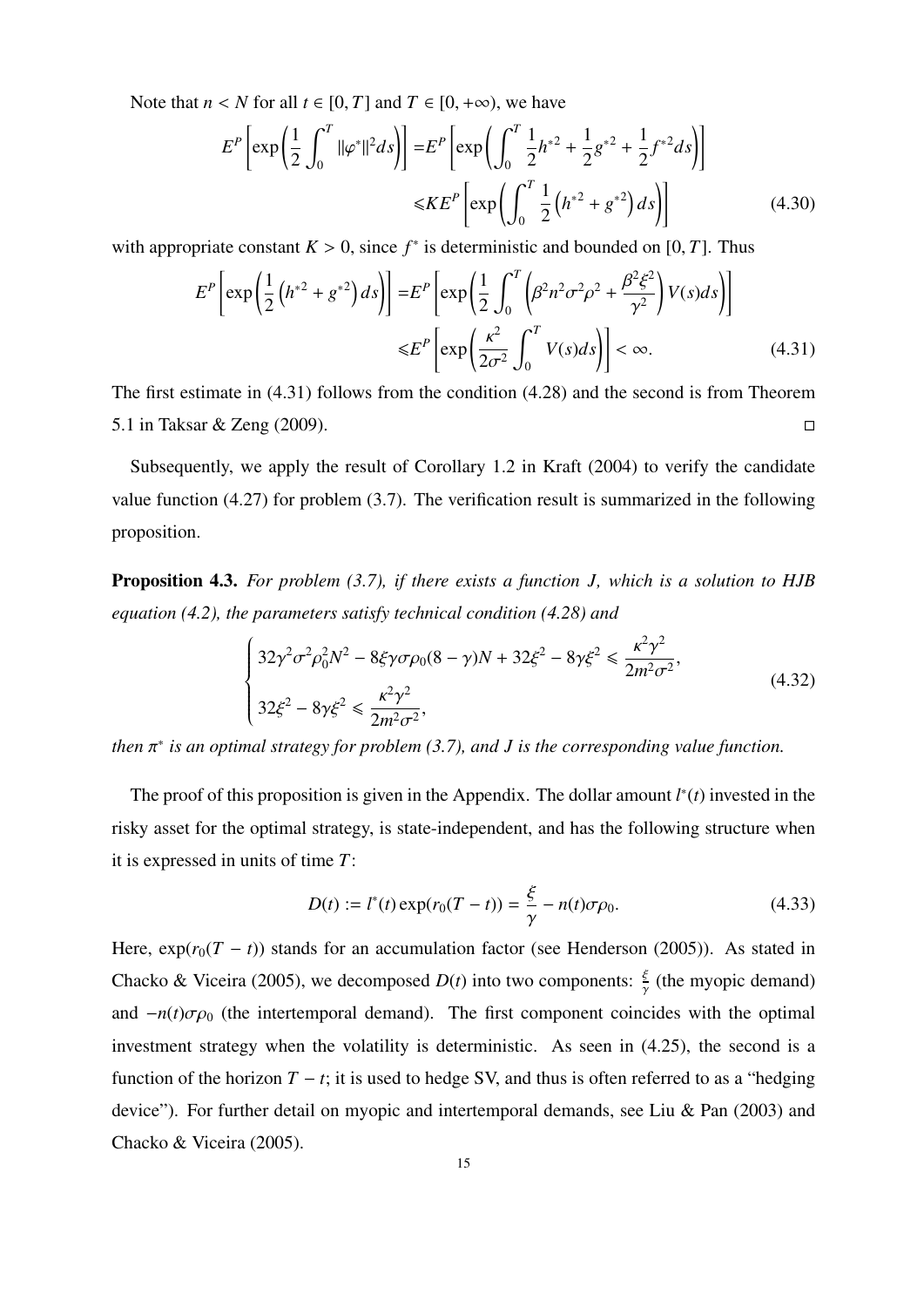Remark 4.4. *(1) Since n*(*t*) > 0*, the insurer's intertemporal demand (or hedging device)*  $-n(t)\sigma\rho_0$  for the risky asset becomes positive if and only if  $\rho_0 < 0$ , i.e., the insurer only in*vests more in the risky asset than under the myopic demand if the shock to the risky asset price and the shock to the volatility are negatively correlated.*

*(2) Intertemporal demand will be a*ff*ected by the horizon T* − *t. As time passes, the positive intertemporal demand* ( $\rho_0 < 0$ ) shrinks, which means that the hedging device is more useful for *the long-horizon insurer.*

(3) The myopic demand  $\frac{\xi}{\gamma}$  is affected by an aggregate risk-aversion  $\gamma = m + \beta$ . We thus see that *the myopic demand will shrink when the AAI has either a large m or a large* β*. This provides the same insight as the intuition that increase in either aspect of risk causes the insurer-investor to decrease her position in the risky asset.*

In fact, comparing with the Ambiguity-Neutral Insurer (ANI) who ignores the model uncertainty, Remark 4.4(3) can be extended to following proposition.

**Proposition 4.5.** *The AAI with preference parameter (4.4) and CARA utility function*  $U(W^{n}(T))$  *=*  $-\frac{1}{n}$  $\frac{1}{m}$  exp(−*mW*<sup>π</sup>(T)) has the same optimal strategy as the ANI with CARA utility function  $U(W^{π}(T))$  =  $-\frac{1}{\alpha}$  $\frac{1}{\gamma}$  exp( $-\gamma W^{\pi}(T)$ )*, where*  $\gamma = m + \beta$ *.* 

*Proof.* If the AAI with ambiguity-aversion coefficient  $\beta_0$  extremely confirms the true model is the preference model, the preference parameter  $\phi \equiv 0$  leads to  $\beta_0 = 0$ . As we discussed above, the AAI with  $\beta_0 = 0$  insists *P* is the true model and becomes an ANI. Thus, the optimal strategy for the ANI with CARA utility  $U(W^{n}(T)) = -\frac{1}{m}$  $\frac{1}{m+\beta}$  exp( $-(m+\beta)W^{\pi}(T)$ ) can be shown as  $\pi_0^* = \{ (q_0^* \)$  $\int_0^*(t)$ ,  $l_0^*$  $\binom{0}{0}(t)$ <sub>*t*∈[0,*T*]</sub>, where

$$
q_0^*(t) = \frac{a\eta}{(m+\beta)b^2} \exp(-r_0(T-t)), \quad l_0^*(t) = \left(\frac{\xi}{m+\beta} - n(t)\sigma\rho_0\right) \exp(-r_0(T-t)).
$$

According to Theorem 4.1,  $\pi_0^*$  $^*_{0}$  coincides with the optimal strategy for the AAI with  $\beta$  and utility  $U(W^{\pi}(T)) = -\frac{1}{n}$  $\frac{1}{m}$  exp( $-mW^{\pi}$ (*T*)).

**Remark 4.6.** *The AAI with high*  $\gamma$  *is prone to purchasing reinsurance. Besides, the ratio*  $\frac{a\eta}{b^2}$ *a*ff*ects the possible profit of being a reinsurer. In addition, the horizon is another key factor to influence the optimal reinsurance strategy for the insurer. If*  $\frac{a\eta}{b^2\gamma}\geqslant 1$ *, when*  $T\in\left(\frac{1}{n}\right)$  $\frac{1}{r_0}$  ln  $\left(\frac{a\eta}{\gamma b}\right)$  $\left(\frac{a\eta}{\gamma b^2}\right), +\infty$ ), *the optimal reinsurance strategy is to acquire new business only if*  $T - t < \frac{1}{r}$  $\frac{1}{r_0}$  ln  $\left(\frac{a\eta}{\gamma b}\right)$ γ*b* 2 ) *; when*  $T \in \left(0, \frac{1}{r_0}\right)$  $\frac{1}{r_0}$  ln  $\left(\frac{a\eta}{\gamma b^2}\right)$ γ*b* 2 ))*, the insurer's optimal strategy is to acquire new business over the entire horizon of insurance-investment. On the other hand, if*  $\frac{a\eta}{b^2\gamma}$  < 1, the insurer may consider that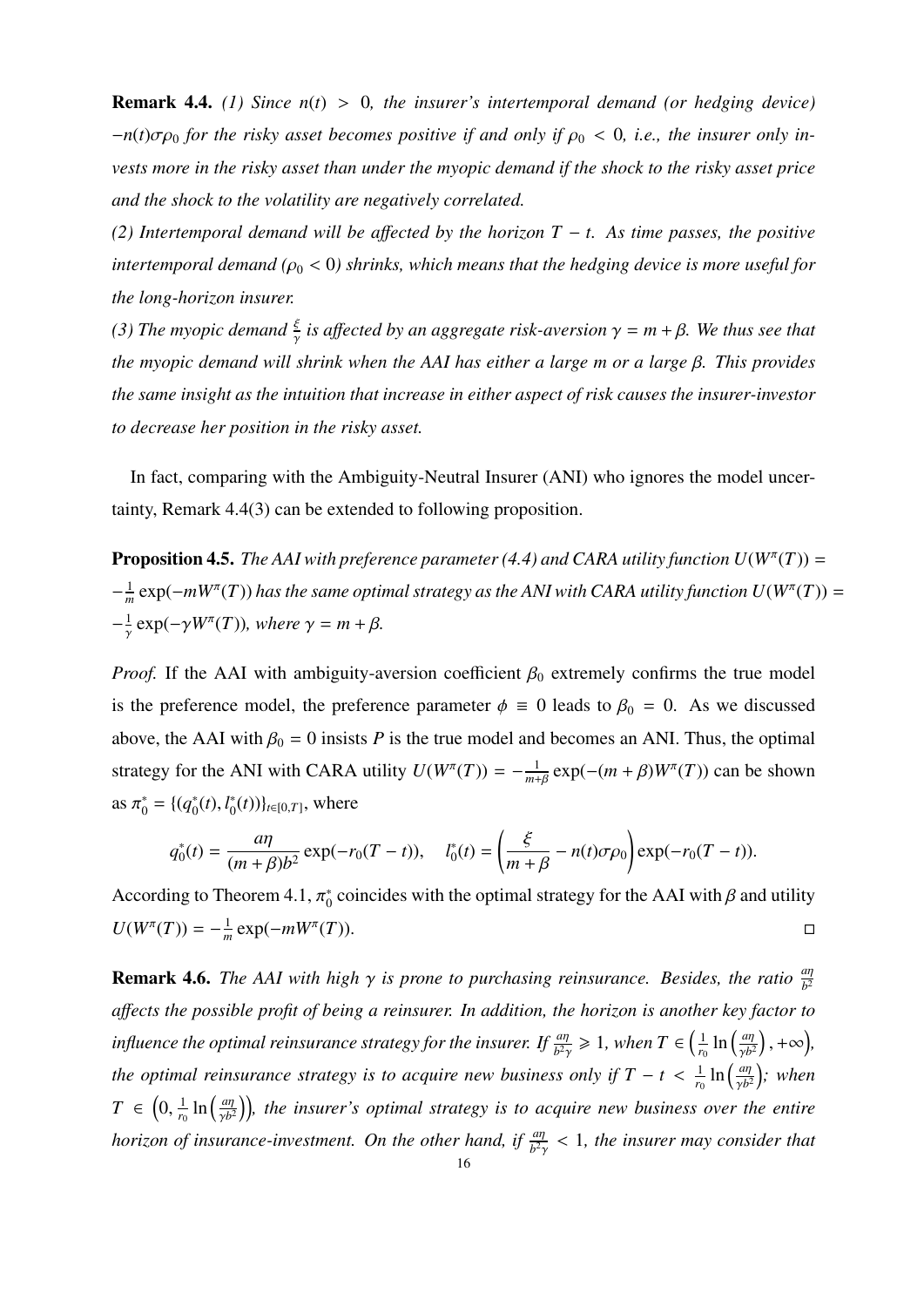*the risk of acquiring new business is too high to be accepted. As a result, she or he purchases reinsurance to spread the risk throughout the investment-insurance horizon.*

| 2. THALIBID OF OOK REBULTD AND AND NOMERICAL ILLOBITATION |  |  |  |  |  |  |  |                                                                                |  |  |  |  |
|-----------------------------------------------------------|--|--|--|--|--|--|--|--------------------------------------------------------------------------------|--|--|--|--|
|                                                           |  |  |  |  |  |  |  | $a \mu \eta$ b $r_0$ $\xi$ $\kappa$ $\sigma$ $\theta$ $\rho_0$ $T$ $\beta$ $m$ |  |  |  |  |
|                                                           |  |  |  |  |  |  |  | 4 0.2 0.4 1 0.05 4 5 0.25 $(0.13)^2$ -0.4 4 1 1.2                              |  |  |  |  |

5. Analysis of our results and and numerical illustration

This section is devoted to illustrating the impact of parameters and model uncertainty on optimal reinsurance and investment strategy by some numerical examples. In the following numerical illustrations, unless otherwise stated, the basic parameters are given in the above table. The basic insurance parameters are set up as in Promislow & Young (2005), and the financial market parameters for this section are from existing empirical studies, see Liu & Pan (2003). Setting  $\xi = 4$  with other parameters, the average equity risk premium per year is 6.76%. Moreover, the technical conditions (4.28), (4.32) and  $a/b > 3$  are met with these parameters.

As states in Section 3, only in the extreme case ( $\phi \equiv 0$ ), would the model uncertainty fail to affect the optimal strategy. Specifically, due to (4.7)-(4.9),  $\phi \equiv 0$  results in  $h^* = g^* = f^* \equiv 0$ , which implies that the AAI considers that the reference model is the true model, and thus the AAI is equivalent to an ANI in this case. Consequently, in the numerical examples, we need not distinguish between the ANI and the AAI with  $\beta = 0$ .

5.1. Robustness on the optimal strategy. In this subsection, we analyze the effects of parameters on the optimal investment strategy. For the sake of simplifying our exposition, we omit the effect of the accumulation factor, and therefore by formula (4.33), it is sufficient for us to investigate how the resulting rescaled wealth *D*(*t*) invested in the risky asset changes when we modify some of the preference and other parameters. We perturb the values of parameters from 80% to 120% of their base values. Figure 1(a) and Figure 1(b) show that the wealth invested in the risky asset is reduced as the ambiguity aversion  $\beta$  becomes larger; on the other hand, higher premium for volatility  $\xi$  leads to invest more in the risky asset. Comparing these two subfigures, the robust optimal strategy reduces the sensitivity on  $\xi$ . Figure 1(c) and Figure 1(d) indicate an interesting feature that, for an ANI,  $D(t)$  lacks sensitivity w.r.t  $\sigma$  and  $\kappa$ . This corroborates our intuition that it is not necessary to allow for robustness w.r.t. uncertainty on the vol-vol and volatility mean reversion rate parameters. More detailed discussions on these two parameters will be provided in subsection 5.4.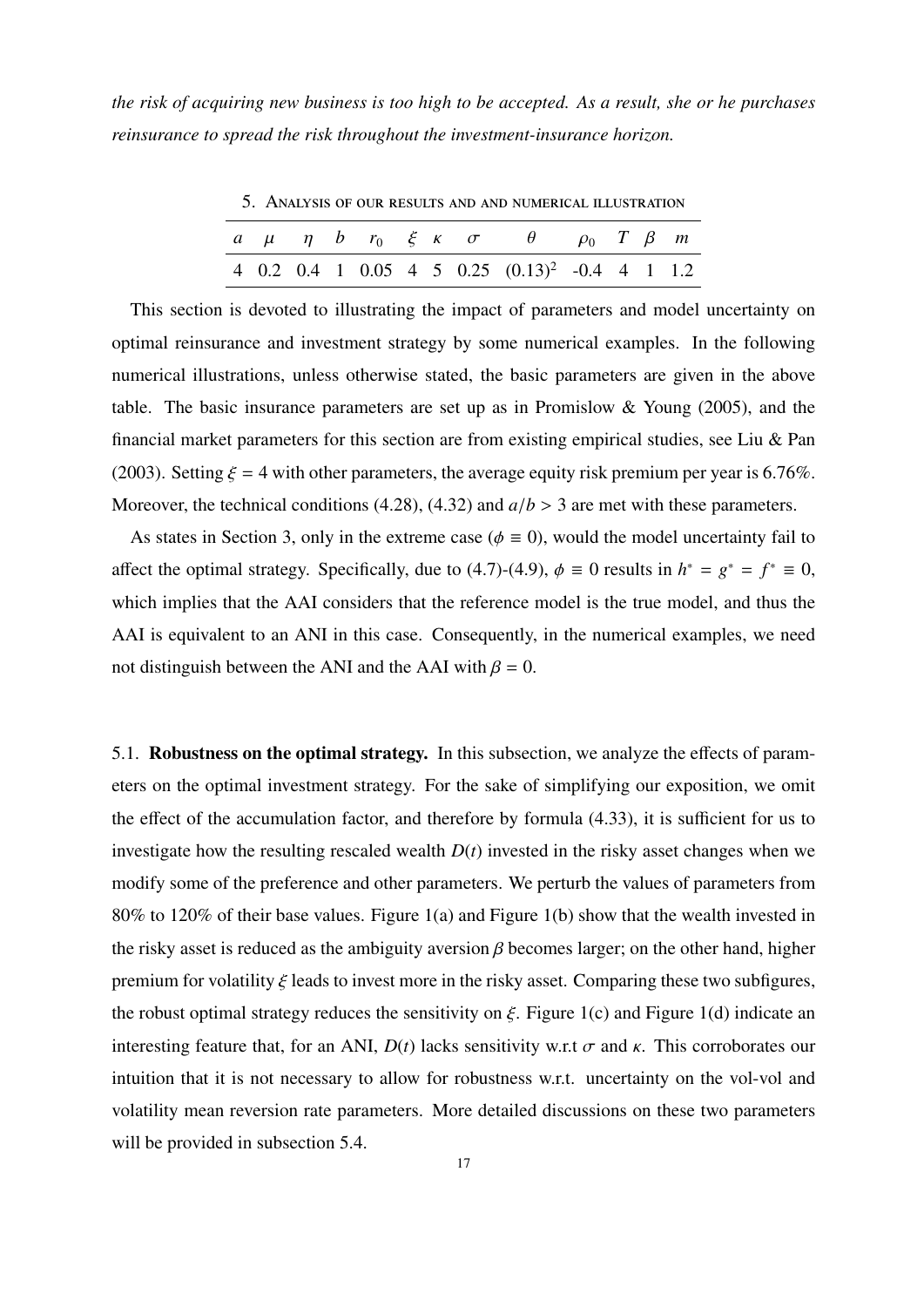

FIGURE 1. The impact of parameters on  $D(t)$ .

Figure 2 illustrates that the AAI has lower risk exposure in the insurance market than the ANI: specifically, the use of a robust optimal strategy decreases the sensitivity to both the drift and diffusion parameters *a* and *b* in the claims process.

In conclusion, the AAI cuts down their risk exposure significantly both in the insurance market and the investment market. An explanation for this phenomenon is that the AAI has a higher aggregate risk aversion due to the model uncertainty; this was already illustrated in Proposition 4.5.

5.2. Impact of reinsurance on the value function. To analyze the impact of reinsurance on the value function, we consider a special case in which the insurer neither acquires new business nor purchases reinsurance, i.e.,  $q(t) \equiv 1, \forall t \in [0, T]$ . It is called an investment-only problem, and the set of all admissible strategies is denoted by  $\Pi' = \{l(t)| (1, l(t)) \in \Pi\}$ . For the investmentonly problem, the wealth process can be written as

$$
dW^{\pi}(t) = [a\lambda + a\eta + \xi l(t)V(t) + W^{\pi}(t)r_0]dt + bdZ^{R}(t) + l(t)\sqrt{V(t)}dZ^{S}(t).
$$
 (5.1)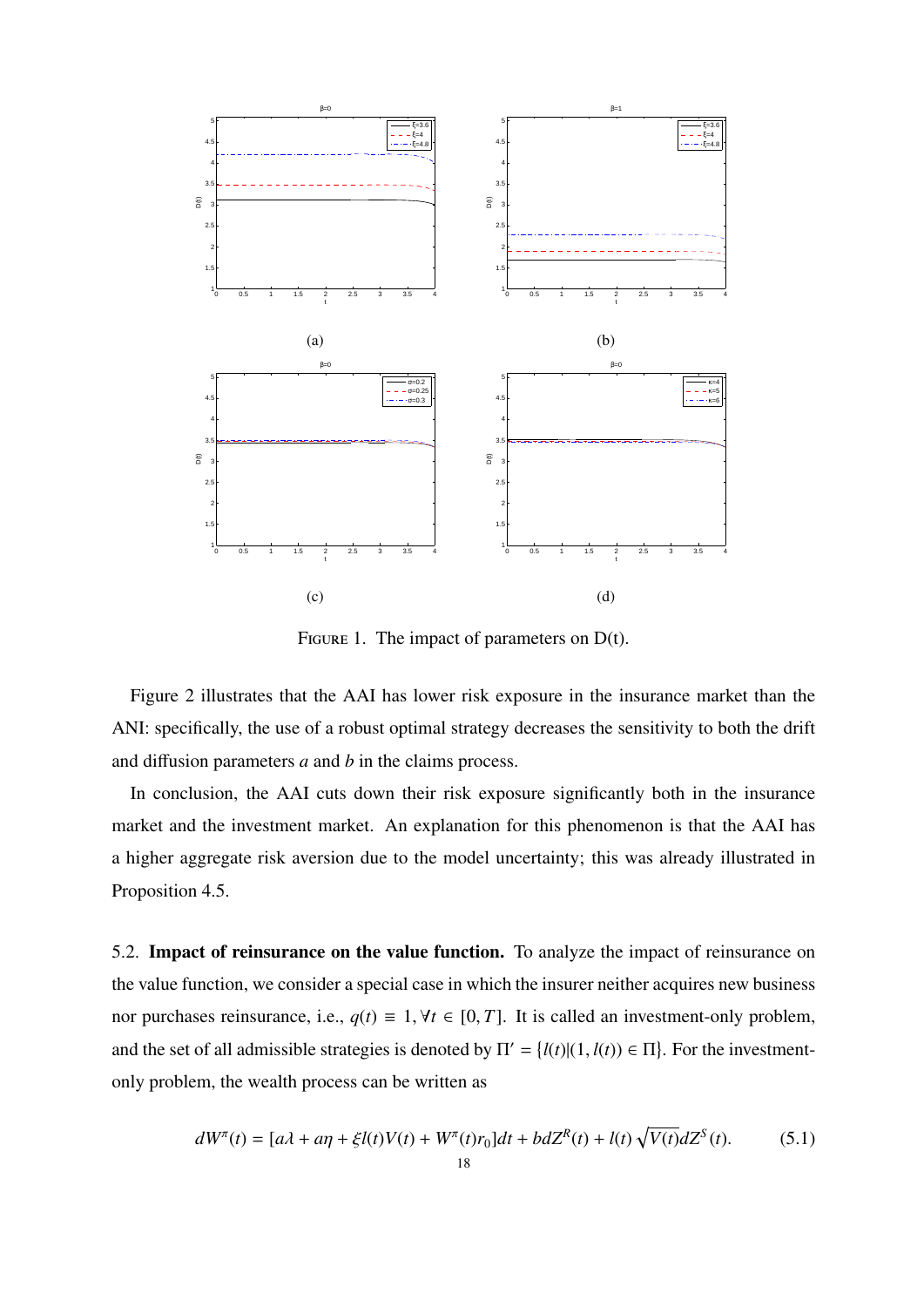

FIGURE 2. The impact of parameters on  $q(t)$ .

**Theorem 5.1.** For the investment-only problem, the robust optimal investment strategy  $l^*(t)_{t \in [0,T]}$ *is given by*

$$
l^*(t) = \left(\frac{\xi}{\gamma} - n(t)\sigma\rho_0\right) \exp(-r_0(T - t)),\tag{5.2}
$$

*and the corresponding value function is*

$$
\tilde{J}(t, W, V) = -\frac{1}{m} \exp \left\{-m \left[c(t) \left(W - \tilde{d}(t)\right) + \tilde{u}(t) + n(t)V\right]\right\},\tag{5.3}
$$

*where c*(*t*) *and n*(*t*) *are given by (4.19) and (4.25), respectively, and*

$$
\tilde{d}(t) = \frac{\gamma b^2}{4r_0} \exp(r_0(T - t)) + \left(\frac{a\mu}{r_0} - \frac{\gamma b^2}{4r_0}\right) \exp(-r_0(T - t)) - \frac{a\mu}{r_0},
$$
\n(5.4)

$$
\tilde{u}(t) = -\frac{2\kappa\theta}{\sigma^2 \rho^2 \gamma} \ln \left( \frac{2k_2 \exp\left((k_1 + k_2)(T - t)/2\right)}{2k_2 + (k_1 + k_2)\left(\exp\left(k_2(T - t)\right) - 1\right)} \right).
$$
\n(5.5)

*Proof.* Conjecture that the value function has the form of (5.3) and substitute (5.3) into HJB equation (4.2). Using the similar approach to Theorem 4.1, the optimal investment strategy and the corresponding value function can be obtained as  $(5.2)$  and  $(5.3)$ , respectively.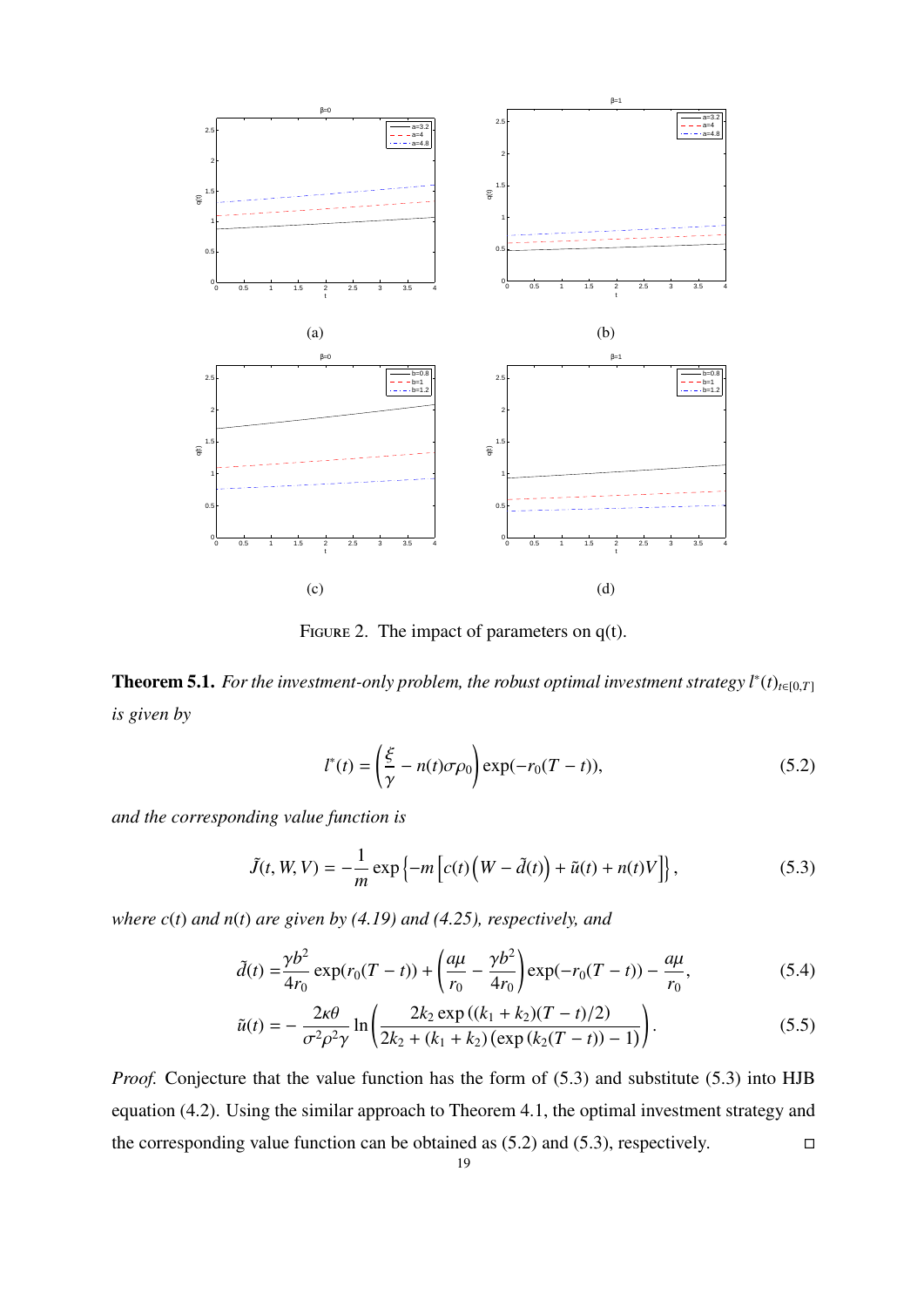Furthermore, we introduce utility loss to measure the impact of reinsurance on the value function, and have the following proposition.

Proposition 5.2. *The utility loss of the investment-only problem, compared with the reinsurance and investment problem, is given by*

$$
L(t) := 1 - \frac{J(t, W, V)}{\tilde{J}(t, W, V)} = 1 - \exp\left\{-m\left[c(t)(\tilde{d}(t) - d(t)) + u(t) - \tilde{u}(t)\right]\right\}
$$
  
=  $1 - \exp\left\{-m\left[\frac{\gamma b^2}{4r_0} \exp(2r_0(T - t)) + \frac{a^2 \eta^2}{2b^2 \gamma}(T - t)\right] + \left(\frac{a\eta}{r_0} - \frac{\gamma b^2}{4r_0}\right) - \frac{a\eta}{r_0} \cdot \exp(r_0(T - t))\right\}.$  (5.6)

*Proof.* (5.6) can be derived by substituting (4.5) and (5.3) into the definition of  $L(t)$ .



FIGURE 3. The utility loss from prohibition of reinsurance

The utility loss function *L*(*t*) is independent of the state variables *W* and *V*. Figure 3 illustrates that the utility loss is caused by prohibiting reinsurance with the horizon  $T - t \in [0, 4]$ . As the time passes, the utility loss drops. A reasonable explanation is that the long-horizon insurer relies on reinsurance more significantly to divert potential risk. Figure 3(a) shows that the utility loss decreases with reinsurance premium  $\eta$  at the beginning, and later increases after  $\eta$  reaches a threshold. Intuitively, an extremely high reinsurance premium provides a favored position for acquiring business. Thus it will causes utility loss if acquiring new business is prohibited. Figure 3(b) indicates that the utility loss increases w.r.t  $\gamma$ , which indicates that the AAI with higher aggregate risk-aversion demands much more for reinsurance for risk-spreading.

5.3. Model uncertainty robustness. If we understand  $J_\beta$  as the value function for the AAI with  $\beta$  and  $J_0$  as the value function for the ANI, the utility deviation for model uncertainty can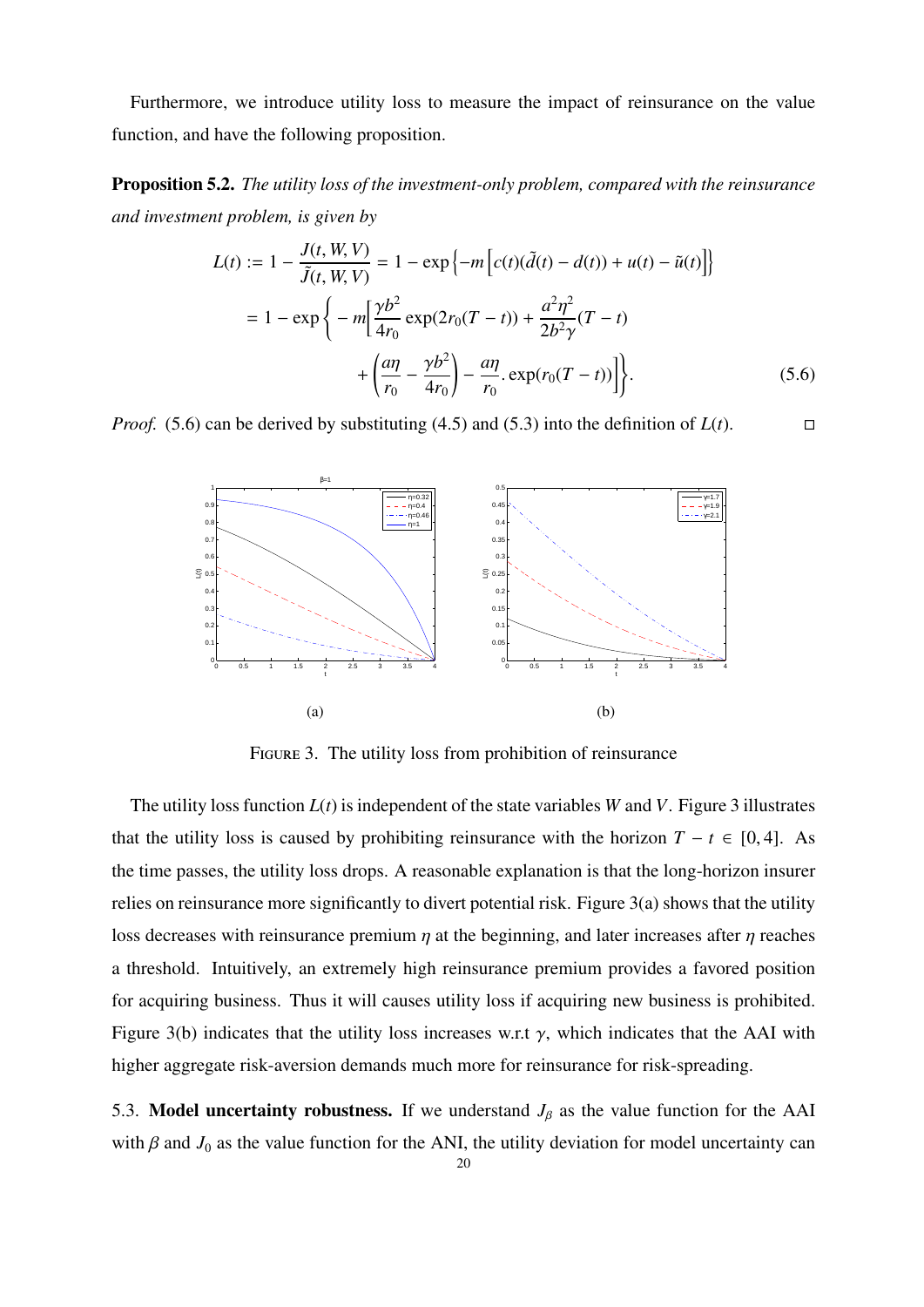be defined as

$$
L_1^{\beta}:=1-\frac{J_0}{J_{\beta}}.
$$

Given  $t \in [0, T]$ , base wealth  $W(t) = 1$  and base volatility  $V(t) = 0.225$ , Figure 4(a) shows the utility deviations for three levels of model uncertainty. With higher  $\beta$ , the AAI would be willing to give up higher utility to seek a much more conservative strategy. This implies that the more suspicion about preference model she or he has, the more utility deviation will be accepted. Moreover, *L* β  $\frac{1}{1}$  is increasing as the horizon extends, which indicates that the utility deviation of model uncertainty in long-horizon is much larger than the deviation in short-horizon.



Figure 4. Model uncertainty robustness on the value function

Now we turn to consider a suboptimal strategy. Assume the AAI with ambiguity-aversion coefficient  $\beta > 0$  does not take the optimal strategy (4.26), but makes decisions as if she or he is an ANI. In other words, the AAI follows the strategy  $\pi_0 = \{q_0(t), l_0(t)\}_{t \in [0,T]}$  given by (4.26) with  $\beta = 0$  as

$$
q_0(t) = \frac{a\eta}{mb^2} \exp(-r_0(T-t)), \quad l_0(t) = \left(\frac{\xi}{m} - n(t)\sigma\rho_0\right) \exp(-r_0(T-t)).
$$

where  $n(t)$  is given by (4.25). The value function for the AAI following the given strategy  $\pi_0$  is defined by

$$
J^{\pi_0}(t, W, V) = \inf_{Q \in \mathcal{Q}} E^Q_{t, W, V} \left[ \int_t^T \frac{1}{\phi^{\pi_0}}(s) R(s) ds + U(W^{\pi_0}(T)) \right],
$$

where  $\phi^{\pi_0}(t) = -\frac{\beta}{m l(t) W}$  $\frac{\beta}{mJ(t,W^{n_0},V)}$  is the preference parameter with  $\pi_0$ . Via a calculation that is parallel to previous ones, we arrive at

$$
J^{\pi_0}(t, W, V) = -\frac{1}{m} \exp \{-m \left[c(t) \left(W - d(t)\right) + \bar{u}(t) + \bar{n}(t) V\right]\},\
$$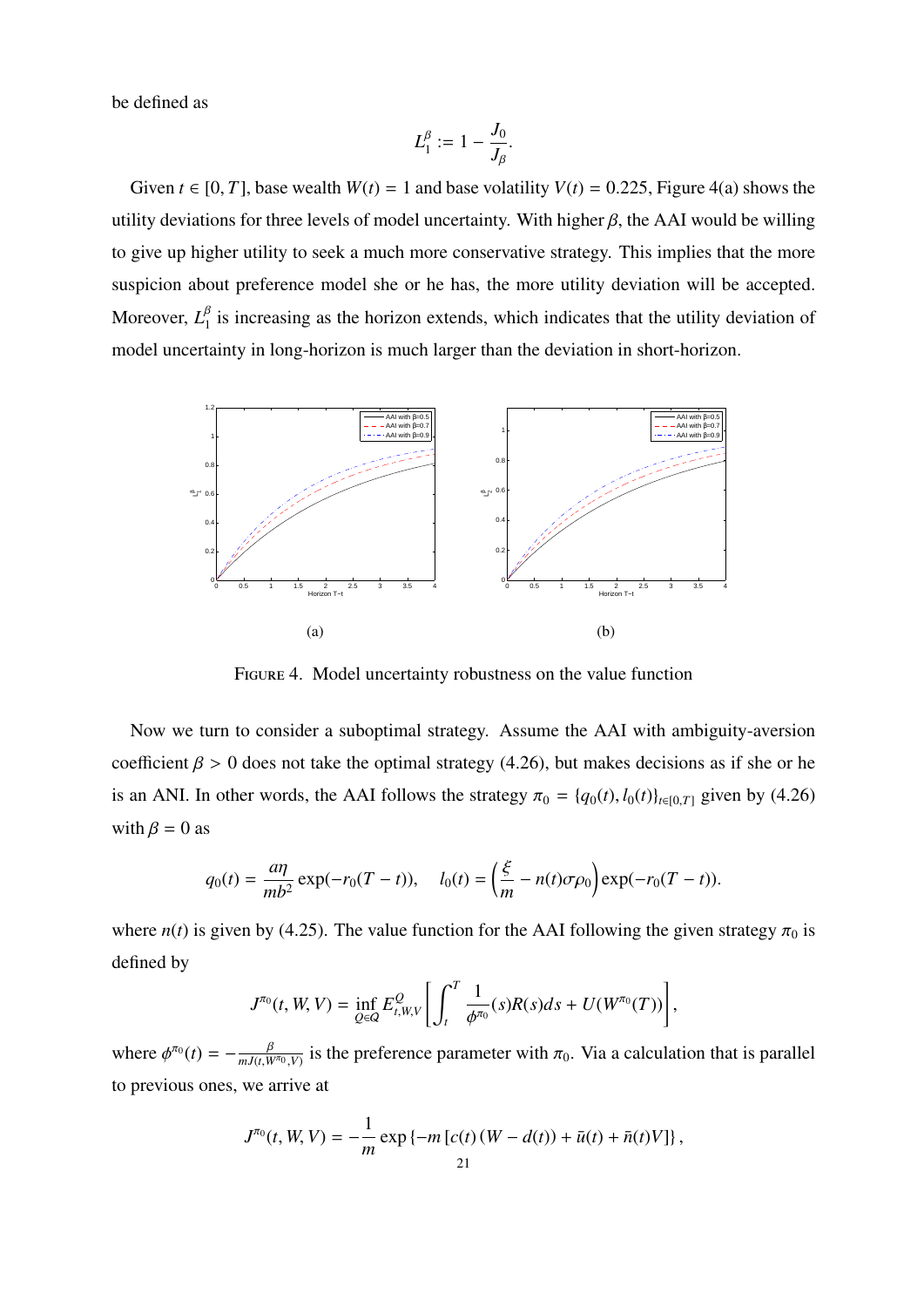where  $\bar{u}(t)$  and  $\bar{n}(t)$  satisfy the following ODEs

$$
-\bar{u}_t(t) - \frac{a^2 \eta^2}{m b^2} \left( 1 - \frac{\gamma}{2m} - \bar{u}(t)\kappa \theta \right) = 0, \quad \bar{u}(0) = 0,
$$
  

$$
-\bar{n}_t(t) + \frac{1}{2} \gamma \sigma^2 \bar{n}(t)^2 + \left( \frac{\gamma}{m} \sigma \rho_0 \xi - \gamma \sigma^2 \rho_0^2 n(t) + \kappa \right) \bar{n}(t) + \left( \frac{\gamma}{2m^2} - \frac{1}{m} \right) \xi^2
$$
  

$$
+ \frac{1}{2} \gamma \sigma^2 \rho_0^2 n(t)^2 + \xi \sigma \rho_0 n(t) - \frac{\gamma}{m} \xi \sigma \rho_0 n(t) = 0, \quad \bar{n}(0) = 0,
$$

with  $c(t)$ ,  $d(t)$  and  $n(t)$  are given by (4.19), (4.20) and (4.25), respectively. Define the utility loss for the suboptimal strategy  $\pi_0$  as

$$
L_2^{\beta}:=1-\frac{J_{\beta}}{J_{\beta}^{\pi_0}}.
$$

Figure 4(b) discloses the utility losses from ignoring model uncertainty for the AAI as a function of horizon  $T - t$ . For the AAI who has less information about the model P (higher  $\beta$ ), the utility loss is higher than for the one with more information. Moreover, the utility loses has a remarkable upward trend as the horizon  $T - t$  extends.

Overall, the impact of model uncertainty on the optimal strategy and the corresponding value function is highly significant. The AAI is willing to abandon a certain proportion of utility to guard against some adverse models which are not too far away from the reference model. Furthermore, the AAI suffers significant utility loss if she or he ignores model uncertainty, especially in long-horizon cases.

5.4. An improvement in finance applications. Although we have studied the impact of robustness along the line of Anderson et al. (1999), we uncovered an interesting feature in Subsection 5.1 by which the optimal investment strategy for the ANI seems to lack sensitivity to the SV parameters  $\sigma$  and  $\kappa$ . In addition to this, there is a possible drawback seen in our robustness calculations: the deviation for the AAI attains a surprising rate above 80% with a long horizon  $T - t = 4$ , which means that the AAI will abandon 80% of her or his utility to guard against model uncertainty. In real markets, it is doubtful whether an insurer will abandon so much utility to acquire a robust optimal strategy. The culprit could be the fact that, as illustrated in Figures 1(c) and 1(d), model uncertainty on the volatility model is largely irrelevant in terms of the actual strategy followed, but is costly in terms of utility which is then presumably more sensitive to the strategy followed.

Therefore, we propose abandoning robustness hedging on  $dV(t)$  in (2.4), in an effort to obtain a lower utility deviation in finance applications. Since  $\kappa$ ,  $\sigma$  are the parameters of SV, we assume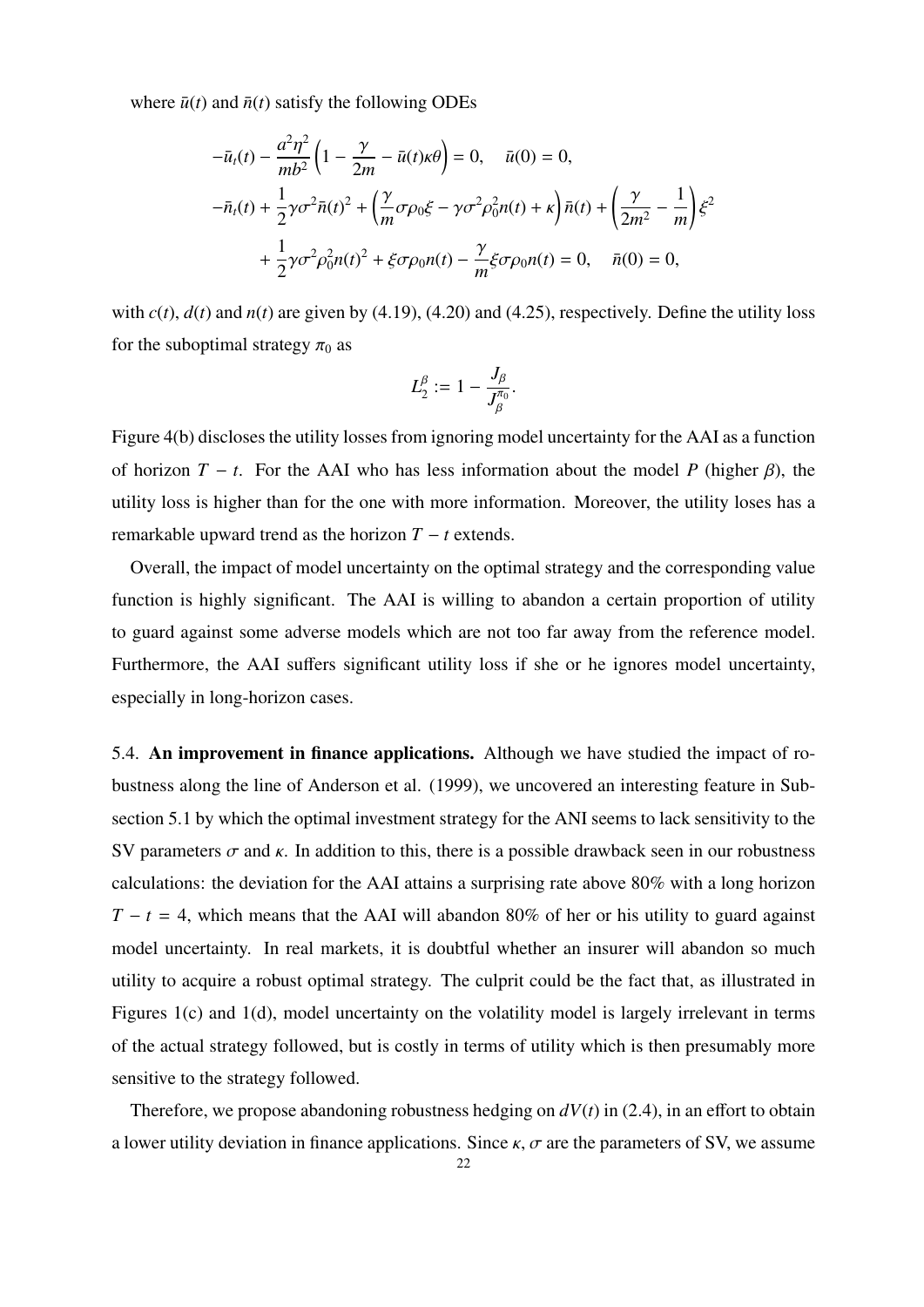that the AAI has full knowledge on  $dV(t)$ , and does not consider the robustness on  $dV(t)$ . Technically, to eliminate the robustness on SV, we simply require that the drift terms *h* and *g* in (3.8) satisfy  $\rho_0 h(t) + \rho g(t) = 0$ ; the Heston SV model under the reference model  $Q \in Q$  can then be shown to be

$$
\begin{cases}\ndS_1(t) = S_1(t) \left[ \left( r_0 + \xi V(t) + \sqrt{V(t)} h(t) \right) dt + \sqrt{V(t)} dZ_Q^S(t) \right], \\
dV(t) = \left[ \kappa (\theta - V(t)) \right] dt + \sigma \sqrt{V(t)} \rho_0 dZ_Q^S(t) + \sigma \sqrt{V(t)} \rho dZ_Q^V(t).\n\end{cases}
$$

Using a similar approach to Theorem 4.1, we obtain the following theorem without the robustness on SV.

Theorem 5.3. *For the optimal problem without robustness on SV, the robust optimal reinsurance strategy q*<sup>∗</sup> (*t*) *keeps the same form in (4.26). However, the robust optimal investment strategy l* ∗ (*t*) *is now has the form*

$$
l^*(t) = \frac{\xi - mn_2(t)\sigma \rho_0}{c\gamma_2},
$$

*where*  $\gamma_2 = m + \beta \rho^2$ , and the corresponding value function is given by

$$
J(t, W, V) = -\frac{1}{m} \exp \{-m \left[c(t) (W - d(t)) + u_2(t) + n(t) V\right]\},\,
$$

*where c*(*t*),  $d(t)$  *and n*(*t*) *are given by* (4.19), (4.20) *and* (4.25) *respectively, u<sub>2</sub> <i>has the forms as* 

$$
u_2(t) = \frac{a^2 \eta^2}{2\gamma b^2} (T - t) - \frac{2\kappa \theta \gamma_2}{m \sigma^2 \rho^2 \gamma} \ln \left( \frac{2k_2 \exp{((k_1 + k_2)(T - t)/2)}}{2k_2 + (k_1 + k_2) (\exp{(k_2(T - t))} - 1)} \right)
$$

.

*Here,*  $k_1$ *,*  $k_2$  *and*  $k_3$  *in n*(*t*) *and*  $u_2$ (*t*) *are given by* 

$$
k_1 = \frac{m\xi^2 \sigma^2}{\gamma_2} + \kappa, \quad k_2 = \sqrt{\kappa^2 + \frac{2\xi\sigma\rho_0 \kappa m}{\gamma_2} + \frac{\xi^2 \sigma^2 m}{\gamma_2}}, \quad k_3 = \frac{\xi^2}{\gamma_2}.
$$

With the assumption of full SV model knowledge and observation, Proposition 4.5 is still correct iff  $\rho = 1$ . In fact,  $\beta$  can not be seen as a direct replacement for risk aversion *m* if  $\rho \neq 1$ . Instead,  $\rho$  plays another important role in the robust decision under this situation. Figure 5(a) and Figure 5(b) show the great impact of  $\rho$  on robust optimal investment strategy, in the range of standard and extreme levels of leverage ( $\rho < 0$ ). Since we have full knowledge on SV, the AAI has more information about the price of the risky asset when  $V(t)$  and  $S_1(t)$  are highly correlated. This compensates the model uncertainty robustness. Figure 5(b) indicates that the model uncertainty robustness completely loses its impact on the investment strategy *D*(*t*) with extreme negative correlation  $\rho_0 = -1$ .

This assumption of full model and observation information on SV may influence the robust optimal reinsurance strategy only mildly, but makes a big difference in terms of value function: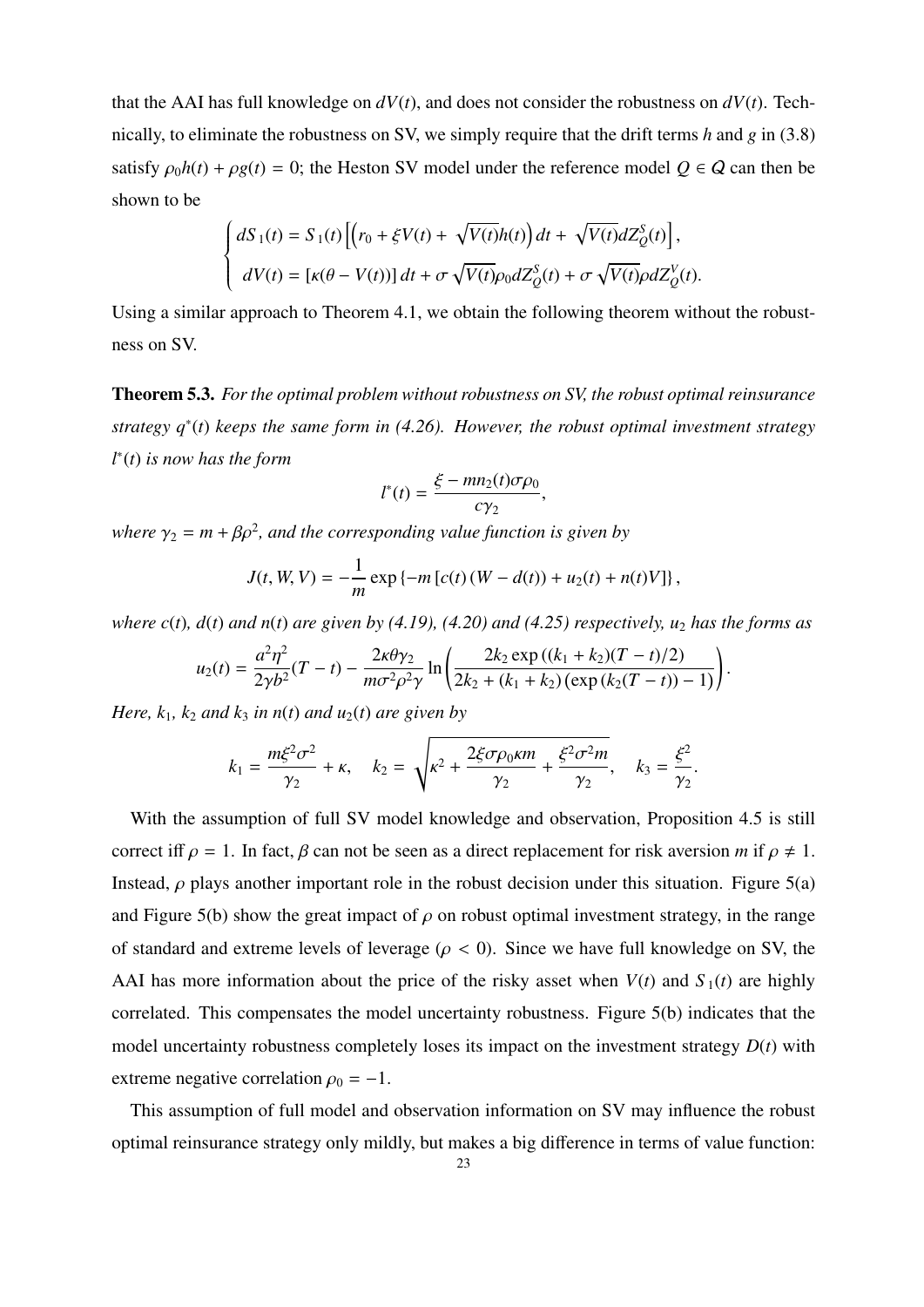it enhances the performance for expected utility remarkably. Figure 5(c) gives us the significant result that the utility deviation  $L_1^{\beta}$  $\frac{\beta}{1}$  for the AAI with  $\beta = 0.5$  compared to the ANI, remains below 20% even with a long horizon  $T - t = 4$ . This compares extremely favorably with the same levels reported in Figure 4(a) in subsection 5.3 when volatility parameter uncertainty is hedged.



Figure 5. Results without robustness on SV

### 6. Conclusions

In this paper, we have investigated optimal reinsurance and investment strategies for an AAI under Heston's SV model. The claims process of the insurer is approximated by a standard diffusion model. She or he can invest wealth in a time-dependent financial environment, modeled by Heston's SV model. At the same time, the insurer may lack full confidence in the model describing the economy. We propose a systematic analysis of the impact of reinsurance and model uncertainty on optimal strategies for the AAI.

We have formulated a general problem and derived the optimal strategy, and the corresponding well-defined value function have been derived based on the technical assumptions. In addition, we have defined utility losses to analyze the impact of reinsurance and robust optimal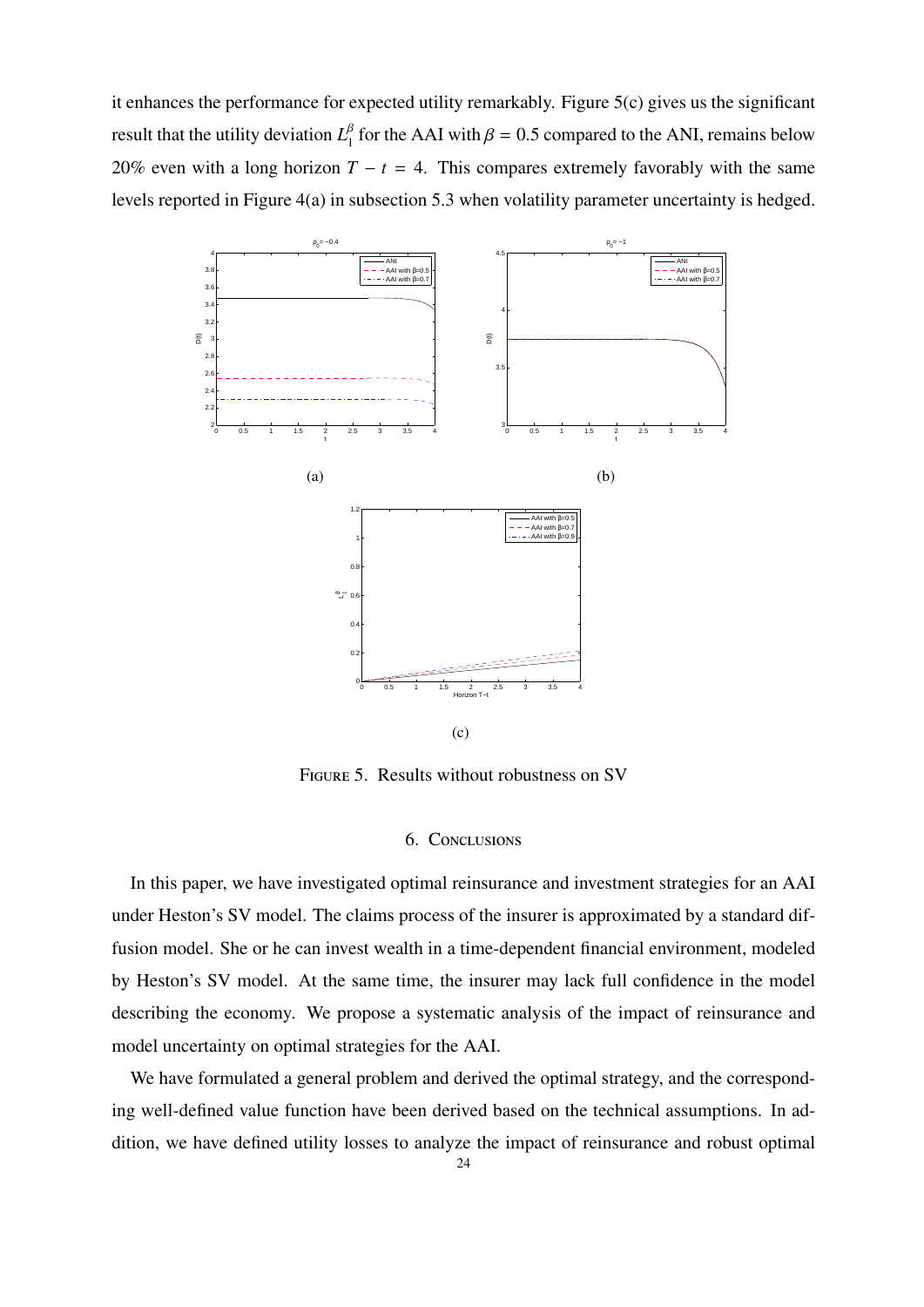strategy on the value functions. We also have investigated the model uncertainty robustness, and explored some economic implications. The main findings are as follows. (i) The optimal strategy and the corresponding value function for the AAI are well-defined within certain parameter ranges, and the well-defined optimal strategy is state-independent. (ii) The optimal strategy for the AAI is affected by the attitude toward ambiguity, and the AAI facing model uncertainty has a safer optimal strategy. In addition, much utility loss is experienced if the AAI operates like an ANI who does lends no heed to the ambiguity. (iii) Abandoning the robustness on SV is preferable in financial applications, particularly when investing in markets such as the S&P500, where excellent volatility tracking exists. In fact, the parameters in the SV model have moderate influence on the optimal investment strategy, but a significant utility enhancement occurs when one assumes full knowledge of these parameters.

Our conclusions leads to some promising directions for future works. (i) For other nonutility criteria, such as the mean-variance criterion, would the qualitative conclusions for the AAI in this paper still be satisfied? (ii) Our basic premise is that the SV in financial markets can be observed completely; while this is becoming increasingly true in certain markets with highly liquid options trading, other authors point out the limitations of this assumption: Pham & Quenez (2001), Viens (2002) and Kim & Viens (2012), particularly when transaction costs must be taken into account. In such cases, one ought to investigate the robust control problem for the insurer under partially observed SV.

#### **REFERENCES**

- [1] Anderson, E.L., Hansen, L., Sargent, T., 1999. Robustness detection and the price of risk, Working paper, University of Chicago. Available at: https://files.nyu.edu/ts43/public/research/.svn/ text-base/ahs3.pdf.svn-base
- [2] Azcue, P., Muler, N., 2009. Optimal investment strategy to minimize the ruin probability of an insurance company under borrowing constraints. Insurance: Mathematics and Economics, 44, 26-34.
- [3] Bai, L.H., Guo, J.Y., 2008. Optimal proportional reinsurance and investment with multiple risky assets and no-shorting constraint. Insurance: Mathematics and Economics, 42, 968-975.
- [4] Bai, L.H., Zhang, H.Y., 2008. Dynamic mean-variance problem with constrained risk control for the insurers. Mathematical Methods of Operations Research, 68, 181-205.
- [5] Bäuerle, N., 2005. Benchmark and mean-variance problems for insurers. Mathematical Methods of Operations Research, 62, 159-165.
- [6] Browne, S., 1995. Optimal investment policies for a firm with a random risk process: exponential utility and minimizing probability of ruin. Mathematics of Operations Research, 20, 937-958.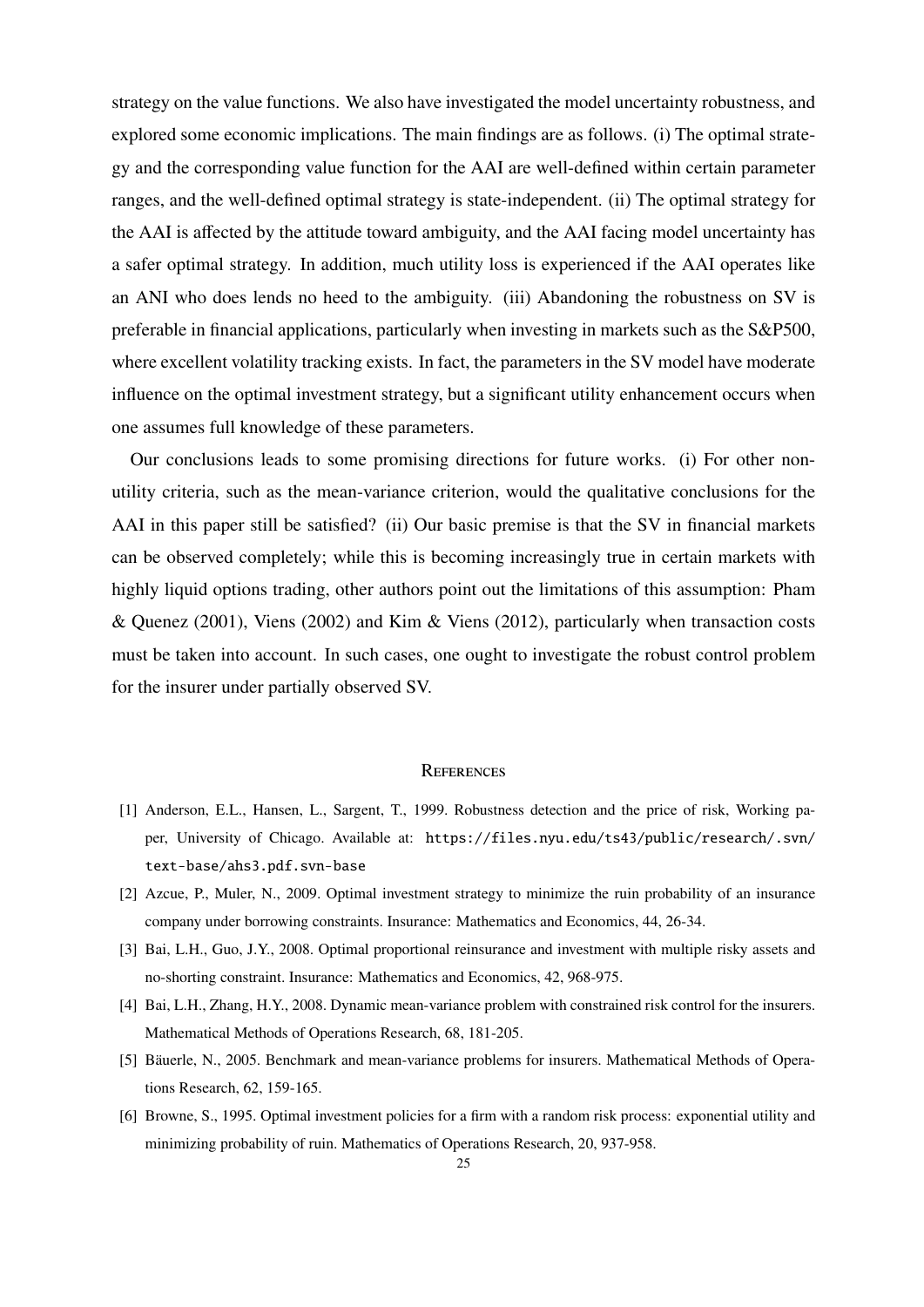- [7] Chacko, G., Viceira, L.M., 2005. Dynamic consumption and portfolio choice with stochastic volatility in incomplete markets. Review of Financial Studies, 8, 1369-1402.
- [8] Chen, S.M., Li, Z.F., Li, K.M., 2010. Optimal investment-reinsurance for an insurance company with VaR constraint. Insurance: Mathematics and Economics, 47, 144-153.
- [9] Delong, Ł., Gerrard, R., 2007. Mean-variance portfolio selection for a non-life insurance company. Mathematical Methods of Operations Research, 66, 339-367.
- [10] Dupuis, P., Ellis, R.S., 1997. A weak convergence approach to the theory of large deviations. Wiley Series in Probability and Statistics, New York: Wiley.
- [11] Emanuel, D.C., Harrison, J.M, Taylor, A.J., 1975. A diffusion approximation for the ruin probability with compounding assets. Scandinavian Actuarial Journal, 4, 35-47.
- [12] French, W.E., Schwert, G.W., Stambaugh, R.F., 1987. Expected stock returns and volatility. Journal of Financial Economics, 19, 3-29.
- [13] Grandell, J., 1991. Aspects of risk theory. Springer-Verlag, New York.
- [14] Gu, A.L., Guo, X.P., Li, Z.F., Zeng, Y., 2012. Optimal control of excess-of-loss reinsurance and investment for insurers under a CEV model. Insurance: Mathematics and Economics, 51, 674-684.
- [15] Hansen, L., Sargent, T., 2001. Robust control and model uncertainty. American Economic Review, 91, 60-66.
- [16] Henderson, V., 2005. Explicit solutions to an optimal portfolio choice problem with stochastic income. Journal of Economic Dynamics and Control, 29, 1237-1266.
- [17] Heston, S.L., 1993. A closed-form solution for options with stochastic volatility with applications to bond and currency options. Review of Financial Studies, 6, 327-343.
- [18] Karatzas, I., Shreve, S, 1988. Brownian Motion and Stochastic Calculus, Springer V.
- [19] Kim, H.Y., Viens, F., 2012. Portfolio optimization in discrete time with proportional transaction costs under stochastic volatility, Annals of Finance, 8, 405-425.
- [20] Kraft, H., 2004. Optimal portfolios with stochastic interest rates and defaultable assets. Springer-Verlag, Berlin.
- [21] Kraft, H., 2005. Optimal portfolios and Heston's stochastic volatility model: an explicit solution for power utility. Quantitative Finance, 5, 303-313.
- [22] Li, Z.F., Zeng, Y., Lai, Y.Z., 2012. Optimal time-consistent investment and reinsurance strategies for insurers under Heston's SV model. Insurance: Mathematics and Economics, 51, 191-203.
- [23] Liang, Z.B., Yuen, K.C., Guo, J.Y., 2011. Optimal proportional reinsurance and investment in a stock market with Ornstein-Uhlenbeck process. Insurance: Mathematics and Economics, 49, 207-215.
- [24] Lin, X., Zhang, C.H., Siu, T.K., 2012. Stochastic differential portfolio games for an insurer in a jump-diffusion risk process. Mathematical Methods of Operations Research, 75, 83-100.
- [25] Liu, J., 2007. Portfolio selection in stochastic environment. Review of Financial Studies, 20, 1-39.
- [26] Liu, J., Pan, J., 2003. Dynamic derivative strategies. Journal of Financial Economics, 69, 401-430.
- [27] Liu, J., Pan, J., Wang, T., 2005. An equilibrium model of rare-event premia and its implication for option smirks. Review of Financial Studies, 18, 131-164.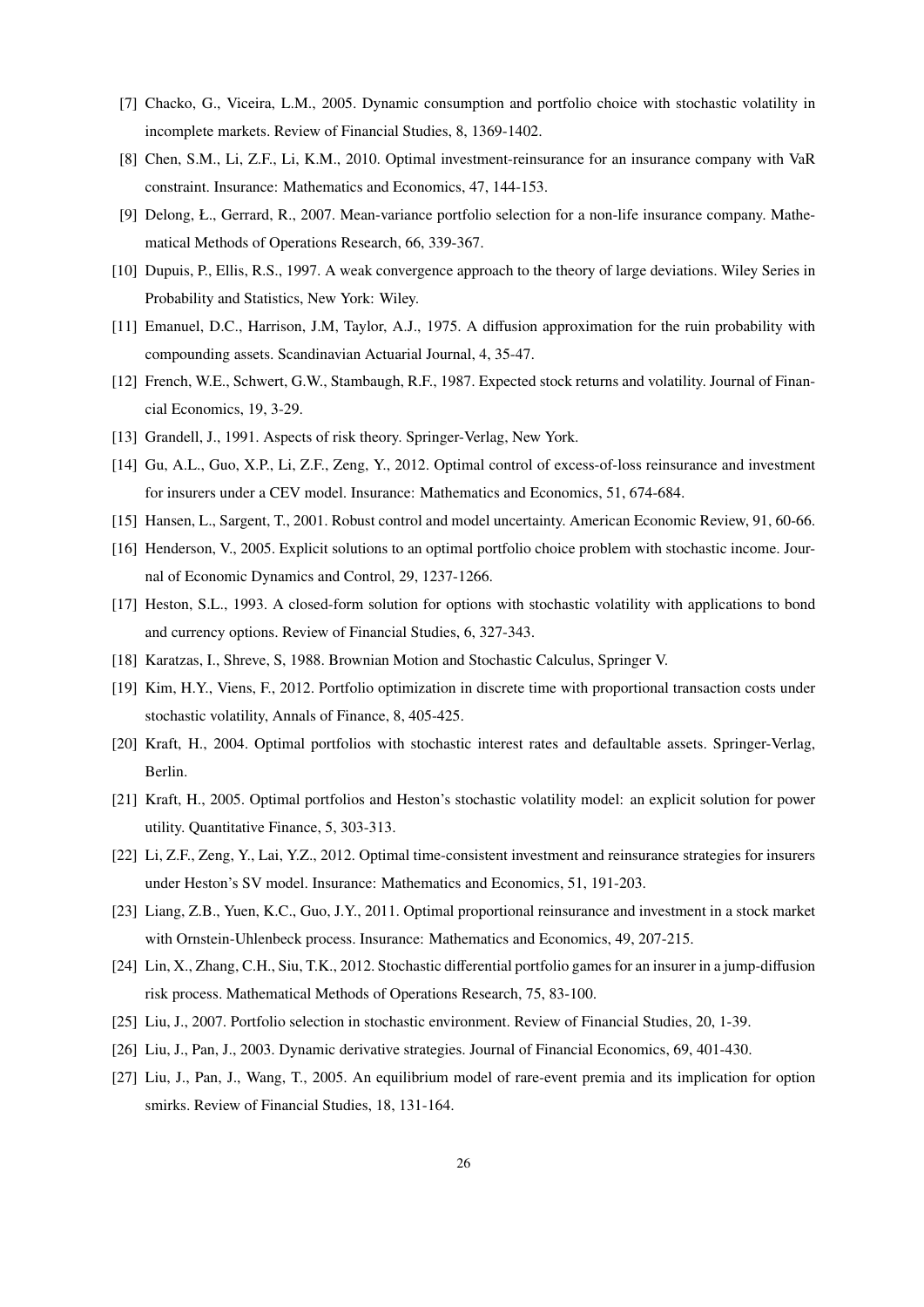- [28] Luo, S.Z., 2009. Ruin minimization for insurers with borrowing constraints. North American Actuarial Journal, 12, 143-174.
- [29] Maenhout, P.J., 2004, Robust portfolio rules and asset pricing. Review of Financial Studies, 17, 951-983.
- [30] Maenhout, P.J., 2006, Robust portfolio rules and detection-error probabilities for a mean-reverting risk premium. Journal of Economic Theory, 128, 136-163.
- [31] Pagan, A.R., Schwert, G.W., 1990. Alternative models for conditional stock volatility. Journal of Econometrics, 45, 267-290.
- [32] Promislow, S.D., Young, V.R., 2005. Minimizing the probability of ruin when claims follow Brownian motion with drift. North American Actuarial Journal, 9, 109-128.
- [33] Pham, H., Quenez, M.C., 2001. Optimal portfolio in partially observed stochastic volatility models. The Annals of Applied Probability, 11, 210-238.
- [34] Taksar, M., Zeng, X.D., 2009. A general stochastic volatility model and optimal portfolio with explicit solutions. Working paper. Available at: http://www.math.missouri.edu/~zeng/pub/ageneral.pdf.
- [35] Uppal, R., Wang, T., 2003. Model misspecification and underdiversification. Journal of Finance, 58, 2465- 2486.
- [36] Viens, F.G., 2002. Portfolio optimization under partially observed stochastic volatility. COMCON 8. The 8th International Conference on Advances in Communication and Control. W. Wells, Ed. 1-12. Optim. Soft., Inc, Pub. Div.
- [37] Viens, F.G., Editor, 2012. Symposium on stochastic volatility. Annals of Finance, 8, no. 2-3, 151-425, ISSN: 1614-2446.
- [38] Wang, N., 2007. Optimal investment for an insurer with exponential utility preferences. Insurance: Mathematics and Economics, 40, 77-84.
- [39] Xu, L., Wang, R.M., Yao, D.J., 2008. On maximizing the expected terminal utility by investment and reinsurance. Journal of Industrial and Management Optimization, 4, 801-815.
- [40] Xu, W.D., Wu, C.F., Li, H.Y., 2010. Robust general equilibrium under stochastic volatility model. Finance Research Letters, 7, 224-231.
- [41] Yang, H.L., Zhang, L.H., 2005. Optimal investment for insurer with jump-diffusion risk process. Insurance: Mathematics and Economics, 37, 615-634.
- [42] Zeng Y., Li, Z.F., 2011. Optimal time-consistent investment and reinsurance policies for mean-variance insurers. Insurance: Mathematics and Economics, 49, 145-154.
- [43] Zeng, Y., Li, Z.F., 2012. Optimal reinsurance-investment strategies for insurers under mean-CaR criteria. Journal of Industrial and Management Optimization, 8, 673-690.
- [44] Zeng, Y., Li, Z.F., Liu, J.J., 2010. Optimal strategies of benchmark and mean-variance portfolio selection problems for insurers. Journal of Industrial and Management Optimization, 6, 483-496.
- [45] Zhang, X., Siu, T.K., 2009. Optimal investment and reinsurance of an insurer with model uncertainty. Insurance: Mathematics and Economics, 45, 81-88.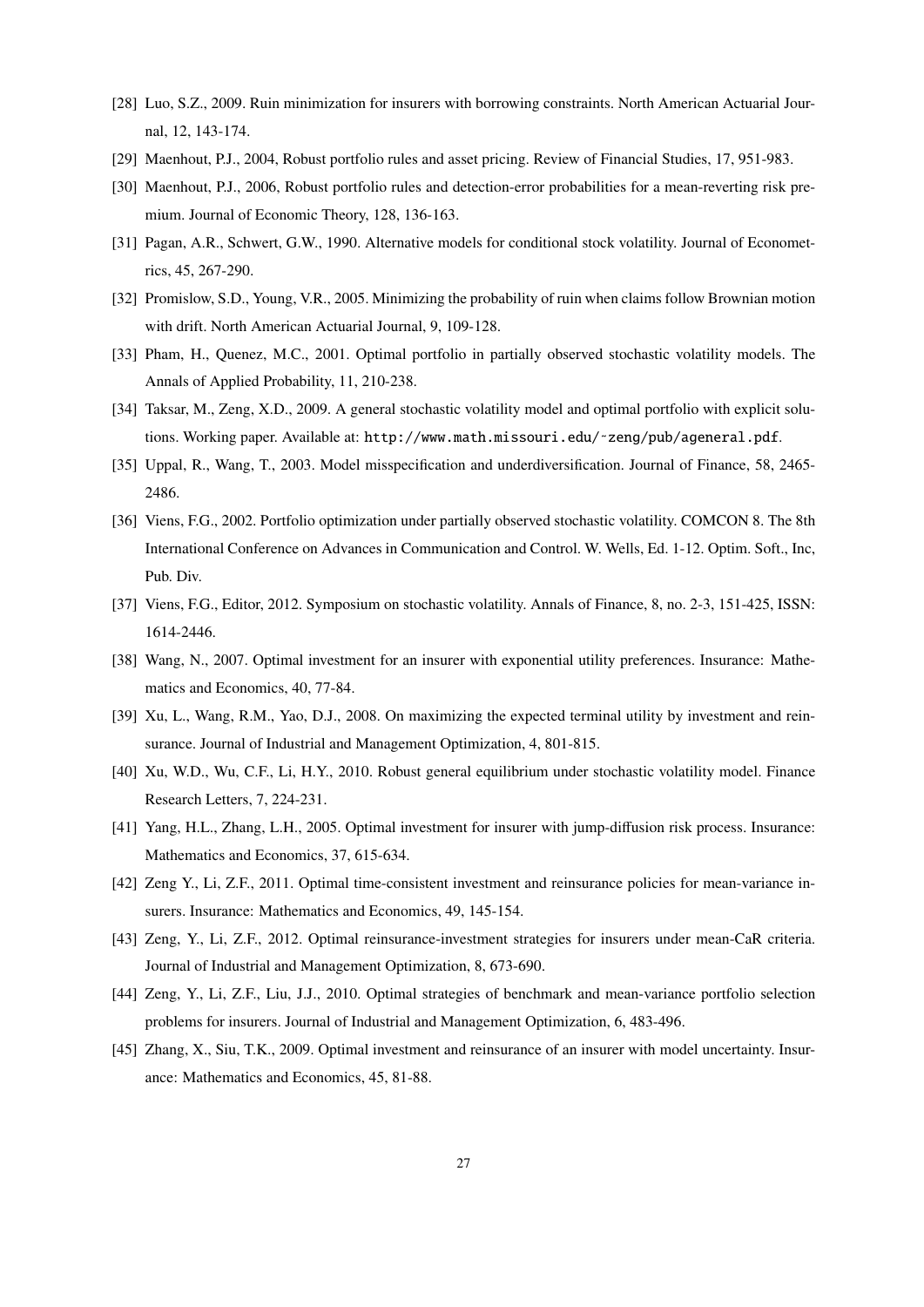#### **APPENDIX**

In this appendix, we prove Proposition 4.3.

*Proof.* We are able to prove Proposition 4.3 by using Corollary 1.2 in Kraft (2004) if  $\pi^*$  and the corresponding candidate value function  $J(t, W, V)$  has the following properties: (1).  $\pi^*$  is an admissible strategy; (2).

$$
E^{\mathcal{Q}^*}\left(\sup_{t\in[0,T]}|J(t,W^{\pi^*},V)|^4\right)<\infty\tag{6.1}
$$

where  $Q^*$  is defined by  $v(t)^*$  with  $h^*$ ,  $f^*$  and  $g^*$ ; (3).

$$
E^{\mathcal{Q}^*}\left(\sup_{t\in[0,T]}\left|\frac{1}{\phi(t)}R^*(t)\right|^2\right)<\infty\tag{6.2}
$$

with  $W(0) = w_0$ ,  $V(0) = v_0$  and  $R^*(t) = \frac{1}{2}$  $\frac{1}{2}(h^*(t)^2 + f^*(t)^2 + g^*(t)^2);$ Subsequently, we verify the properties (1)-(3), respectively.

Proof of (1). Optimal strategy  $\pi^*$  is deterministic and state-independent, thus condition (i) in Definition 3.1 is met. Condition (ii) in Definition 3.1 can be obtained by Property (2). Proof of  $(2)$ . Substituting  $(4.26)$  and  $(4.29)$  into  $(3.9)$ , we have

$$
W^{\pi^*}(t) = w_0 \exp(r_0 t) + \int_0^t a\lambda \exp(r_0(t-s))ds + \frac{1}{c(t)} \left\{ \int_0^t \frac{ma^2 \eta^2}{\gamma b^2} + \frac{m\xi(\xi - \gamma \sigma \rho_0 n(s))}{\gamma} V ds + \int_0^t \underbrace{\frac{a\eta}{\gamma b}}_{B} dZ_{Q^*}^R + \int_0^t \underbrace{\frac{\xi - \gamma \sigma \rho_0 n(s)}{\gamma}}_{C} \sqrt{V} dZ_{Q^*}^S \right\}.
$$
 (6.3)

Inserting (6.3) into candidate value function (4.27), we obtain the following estimate with appropriate constants  $K > 0$ :

$$
|J(t, W^{\pi^*}, V)^4| = \left| \frac{1}{m^4} \exp\left(-4mcW^{\pi^*} + 4mcd - 4mu - 4mnV\right) \right| \le K \exp\left[-4mcW^{\pi^*}\right]
$$
  

$$
\le K \exp\left[-4m\left(\int_0^t AVds + \int_0^t BdZ_{Q^*}^R + \int_0^t C\sqrt{V} dZ_{Q^*}^S\right)\right].
$$
 (6.4)

The first estimate in (6.4) is valid, since *m*, *c*, *d* and *u* are deterministic and bounded on [0, *T*] with  $n(t) > 0$ ,  $\forall t \in [0, T]$ . The second follows from deterministic and bounded  $w_0 \exp(r_0 t)$ ,  $a\lambda \exp(r_0(t-s))$  and  $\frac{ma^2\eta^2}{\gamma b^2}$  $rac{a^2\eta^2}{\gamma b^2}$ .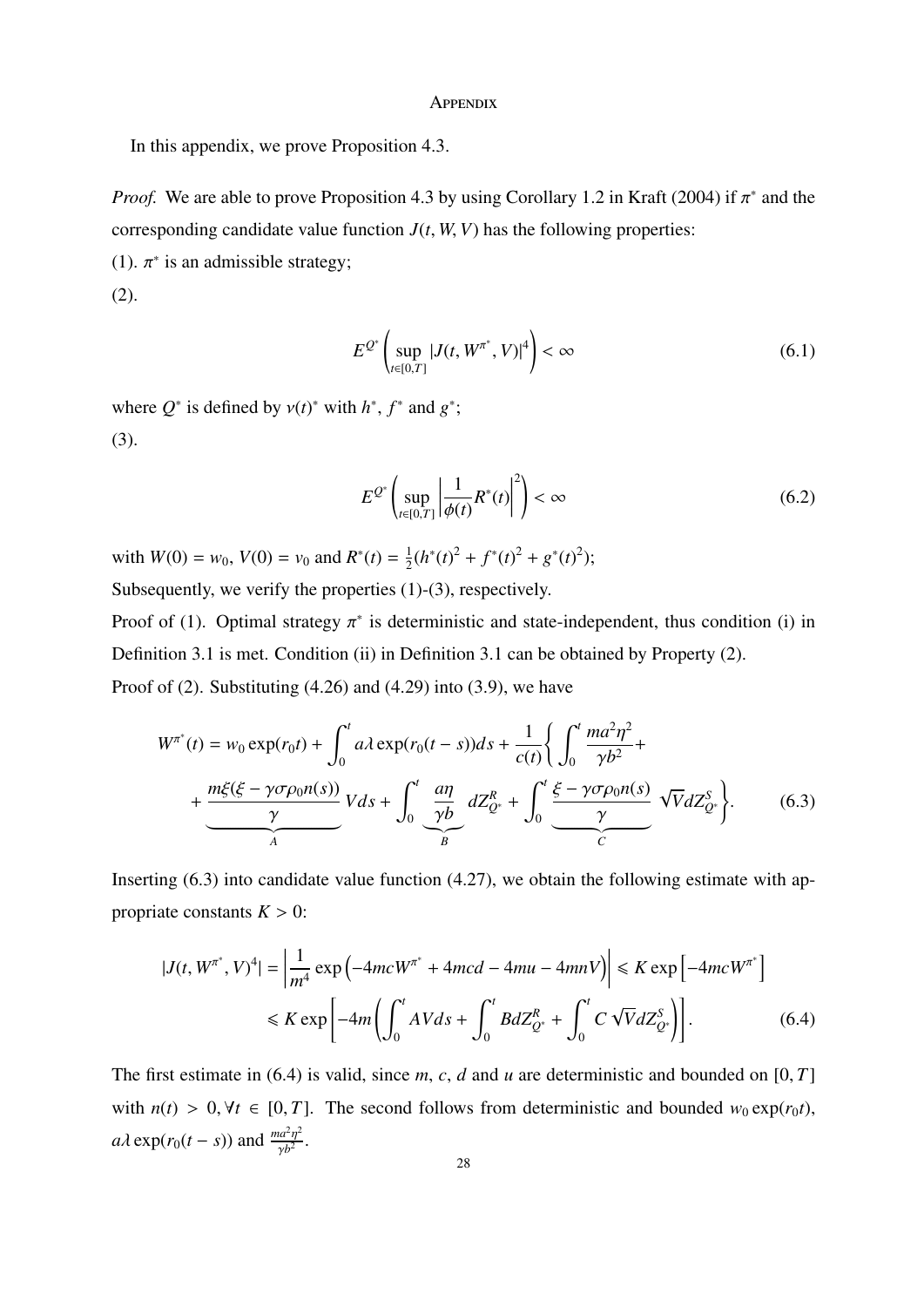Now we consider the integral  $exp(\int_0^t -4mBdZ_{Q^*}^R)$ . Note that  $mB = \frac{a\eta m}{\gamma b}$  $\frac{u_0}{\gamma b}$  is bounded on [0, *T*], we find

$$
\exp(\int_0^t -4mBdZ_{Q^*}^R) = \underbrace{\exp\left(\int_0^t 8m^2B^2ds\right)}_{const.} \cdot \underbrace{\exp\left(-\int_0^t 8m^2B^2ds + \int_0^t -4mBdZ_{Q^*}^R\right)}_{martingale}.
$$

Consequently,

$$
E^{Q^*}\left(\exp\left(\int_0^t -4mB dZ_{Q^*}^R\right)\right) < \infty. \tag{6.5}
$$

Then, we aim to find an estimate for  $exp\left(\int_0^t -4mAVds + \int_0^t -4mC\sqrt{V}dZ_{Q^*}^S\right)$ :

$$
\exp\left(\int_0^t -4mAVds + \int_0^t -4mC\sqrt{V}dZ_{Q^*}^S\right)
$$
  
= 
$$
\underbrace{\exp\left[\int_0^t \left(16m^2C^2 - 4mA\right)Vds\right]}_{G} \cdot \underbrace{\exp\left(-\int_0^t 16m^2C^2Vds - \int_0^t 4mC\sqrt{V}dZ_{Q^*}^S\right)}_{F}.
$$

For the term *F*, we can find an estimate as

$$
E^{Q^*}(F^2) = E^{Q^*} \left[ \exp\left(-\int_0^t 32m^2 C^2 V ds - \int_0^t 8m C \sqrt{V} dZ_{Q^*}^S \right) \right] < \infty, \tag{6.6}
$$

since  $F^2$  is a nonnegative local martingale, and thus it is a supermartingale. In fact,  $F^2$  is a martingale due to bounded function −8*mC* on [0, *T*] (see Lemma 4.3 in Taksar & Zeng (2009)).

For the term *G*, we estimate  $E^{Q^*}(G^2)$  as

$$
E^{Q^*}(G^2) = E^{Q^*} \left\{ \exp \left[ \int_0^t \left( 32m^2 C^2 - 8mA \right) V ds \right] \right\}.
$$
 (6.7)

Again applying Theorem 5.1 in Taksar & Zeng (2009), we obtain the following sufficient condition for  $E^{Q^*}(G^2) < \infty$ :

$$
32m^2C^2 - 8mA \le \frac{\kappa^2}{2\sigma^2},\tag{6.8}
$$

which is equivalent to the inequality

$$
32\gamma^2 \sigma^2 \rho_0^2 n^2 - 8\xi\gamma \sigma \rho_0 (8 - \gamma)n + 32\xi^2 - 8\gamma \xi^2 \le \frac{\kappa^2 \gamma^2}{2m^2 \sigma^2}.
$$
 (6.9)

Note  $\forall T \in \mathbb{R}^+, 0 < n(t) < N, t \in [0, T]$  and the technical condition (4.32), (6.9) holds for  $\forall T \in \mathbb{R}^+$  and  $\forall t \in [0, T]$  because of the property of quadratic function. <sup>5</sup> Hence, applying

<sup>5</sup>Our conditions exclude the unstable situation in the sense that value function might be infinite when the horizon exceeds a certain level.